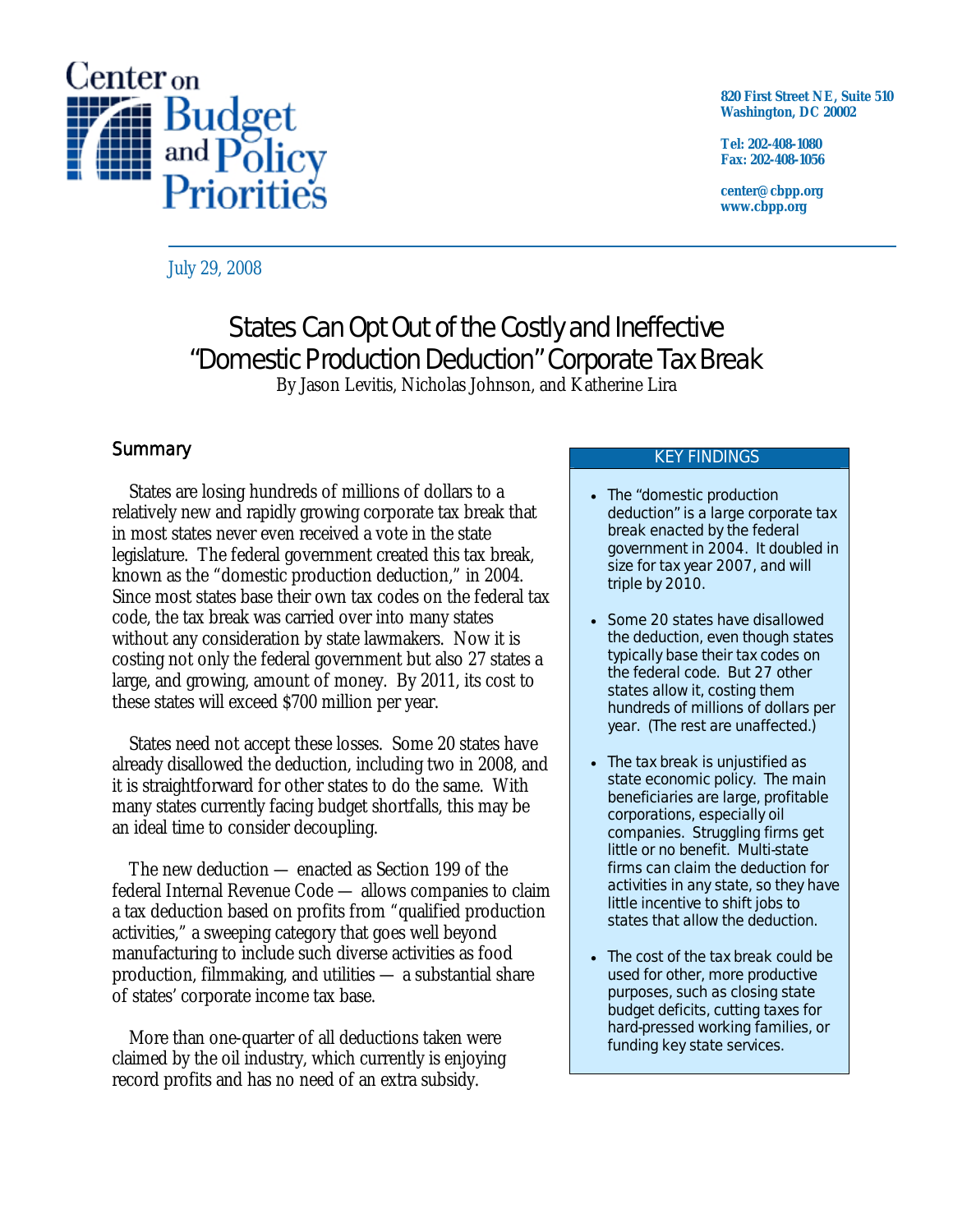The revenue loss to states from the deduction is set to increase steeply over the next few years. Initially, the cost was relatively modest because the deduction was limited to 3 percent of qualifying income. As of January 1, 2007, however, the percentage rate rose to 6 percent, with another increase to 9 percent scheduled for 2010. As a result, it is likely that revenue losses to states have doubled over the past year and will triple by 2011. Federal estimates suggest that allowing this deduction is likely to cost states about 2.6 percent of their corporate tax revenue, plus a portion of their individual income tax receipts.

 States are not required to allow this deduction. Indeed, some 20 states already have chosen to disallow it. But another 27 states continue to permit it. (Four states are unaffected.) If they continue to do so, a conservative estimate suggests the tax break will cost those states some \$470 million in fiscal year 2009, rising to \$730 million in 2011 and years thereafter. (These estimates are based on current levels of corporate profits and are likely to rise over time.<sup>1</sup>)

There is no good reason why states should accept such revenue losses.

• The deduction is unlikely to protect or create jobs within the state, because multi-state corporations — which appear to represent the biggest beneficiaries — can claim the deduction



Source: Federation of Tax Administrators, based on survey responses from state tax agencies. Updated based on news reports and other sources.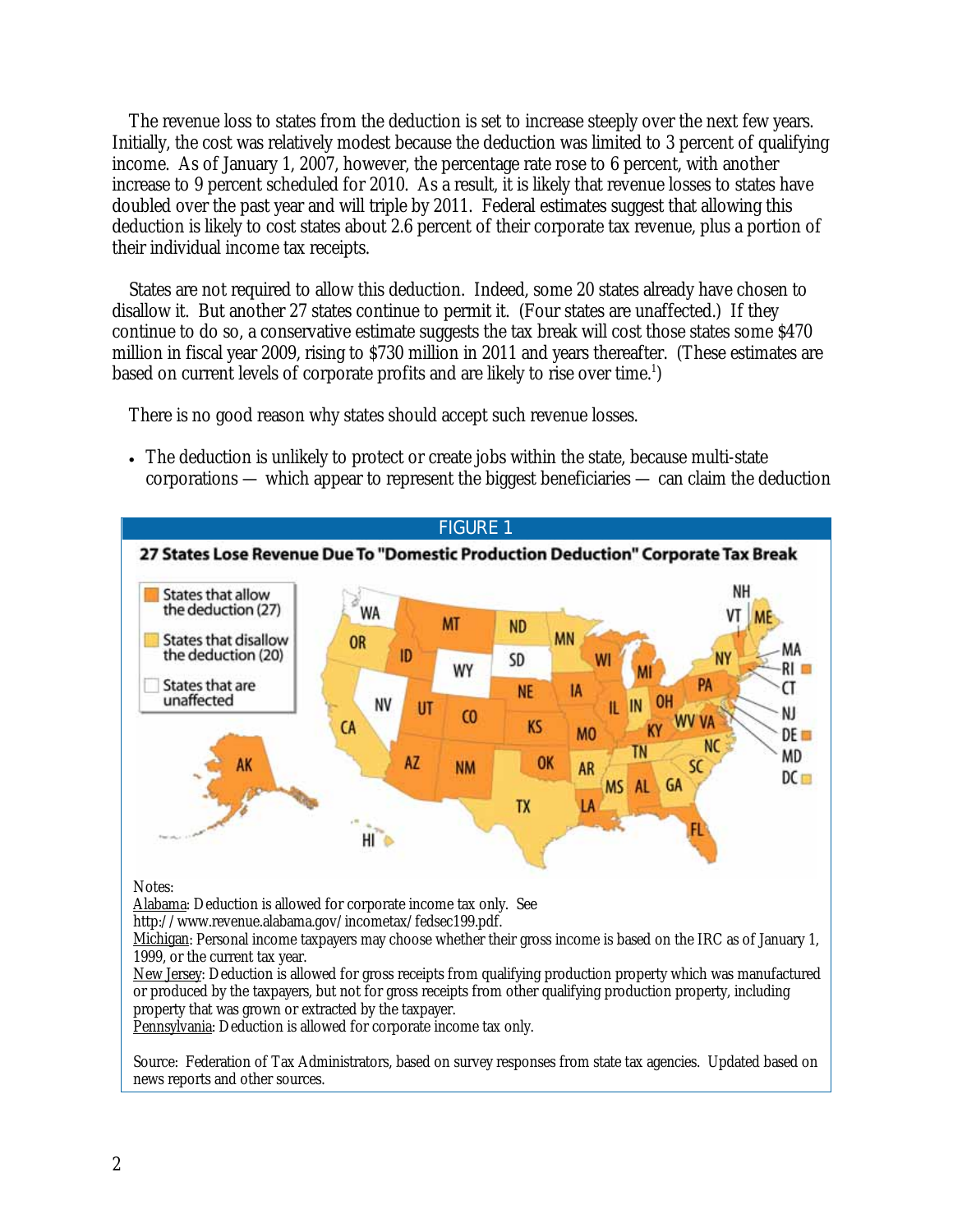for out-of-state "production activity" just as they can for in-state activity.

- The deduction provides little or no help to businesses that are struggling in the current downturn, since only profitable firms have taxable income for it to offset.
- The deduction is heavily slanted towards large corporations. In 2005, 94 percent of the deduction taken under the corporate income tax was claimed by the 0.4 percent of firms with over \$100 million apiece in assets. Many of these large firms are multi-state corporations and may invest little or nothing in the state granting the tax break.
- Indeed, so far the largest beneficiaries of the deduction have been in highly profitable industries like oil production and pharmaceutical manufacture — industries that do not need a subsidy. With a growing number of states facing budget problems — 29 states have forecasted budget deficits totaling \$48 billion for fiscal year 2009 and another three states are predicting deficits in fiscal year 2010 — such corporate tax breaks need to be carefully examined.

 Decoupling from the domestic production deduction, as 20 states have already shown, is simple to enact and inexpensive to administer. It can be done by adding a single sentence to state tax law requiring corporations to add back the deducted amount to their taxable income.

 Indeed, decoupling might even spare a state entanglement in the extensive administrative and legal action that may occur in coming years. The Internal Revenue Service has stated that the provision is complex and difficult for taxpayers to understand. It also has noted that it could be subject to abuse. States that conform to the federal provision risk becoming involved with these difficult and time-consuming enforcement issues.

## The Federal Domestic Production Deduction Is Costing States Hundreds of Millions of Dollars Per Year — And Its Cost Is Rising

The domestic production deduction allows businesses to deduct — and hence pay no taxes on a portion of their profits attributable to a broad range of "qualified production activities."<sup>2</sup> Three percent of this income was deductible in 2005 and 2006; 6 percent is deductible in 2007, 2008, and 2009; and 9 percent is deductible in 2010 and years thereafter.

The deduction is broad in its scope and therefore costly in its fiscal impact. Although the deduction is often described as a tax break for manufacturing activities, it is actually much less targeted. In fact, deductible income can be any profits (that is, receipts minus costs) that a business can attribute to a broad range of activities, including:

- food processing (but not retail food sales),
- software development,
- filmmaking,
- mining and oil extraction,
- publishing
- electricity/natural gas production, and
- construction.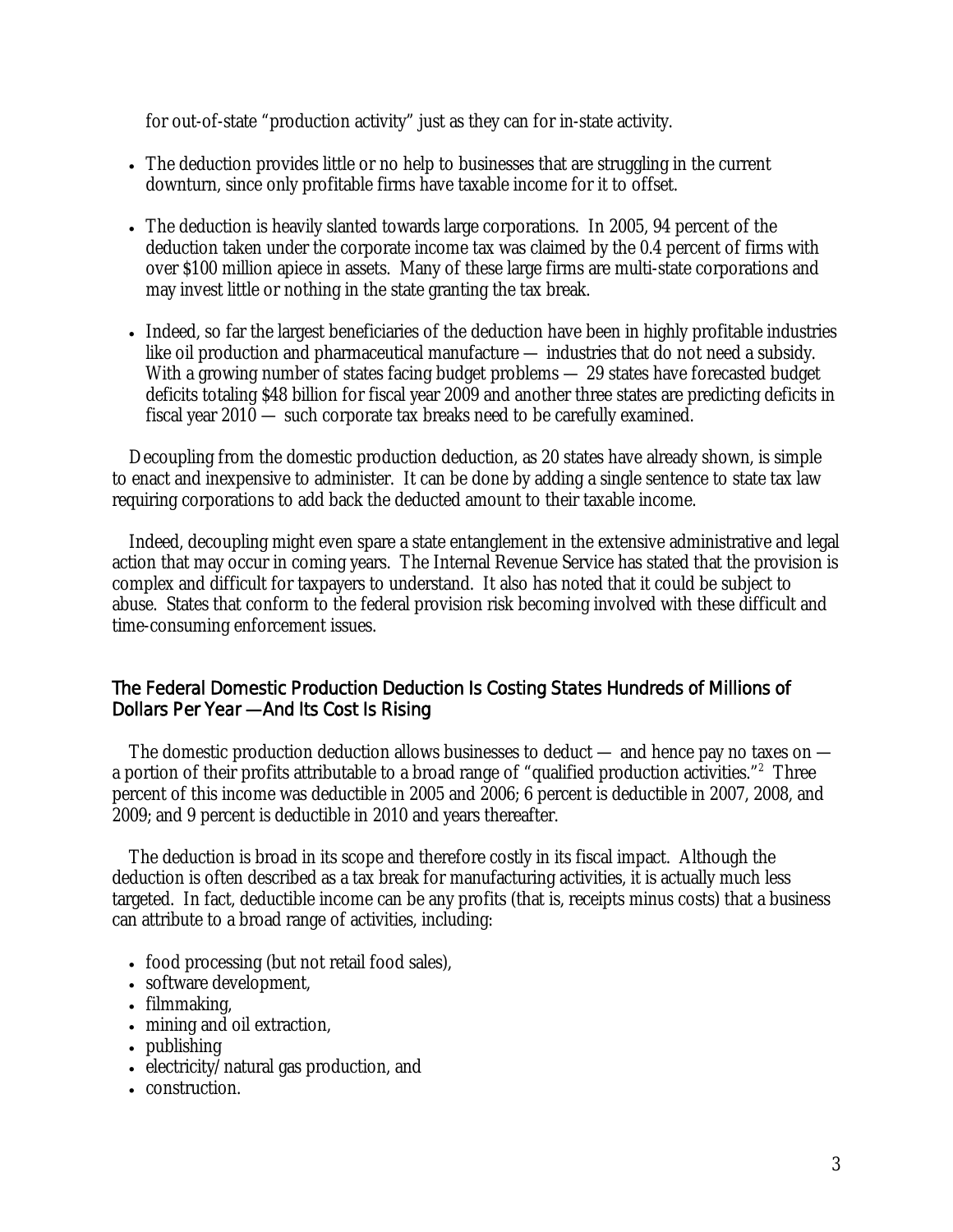Even firms outside these industries benefit. Virtually every sector of the economy has seen its taxes cut by this tax break, including firms whose primary business is retail sales, financial services, and entertainment. Overall, business tax returns for 2005 claimed that about 26 percent of all corporate taxable income qualified for the deduction. $3$  (See Table 1.)

The domestic production deduction affects states because states generally prefer to conform their tax codes to the federal Internal Revenue Code, for reasons of administrative simplicity and taxpayer convenience. For personal income taxes, most states use "taxable income" or "adjusted gross income" as calculated for federal tax purposes as the starting point for their own income tax calculations. Similarly, most states begin their corporate income tax calculations with federal

| TABLE 1: EXTENT TO WHICH DIFFERENT INDUSTRIES CLAIM DOMESTIC |                                                       |                                                                        |                                                                                |                                                |                                                                                                |  |  |  |
|--------------------------------------------------------------|-------------------------------------------------------|------------------------------------------------------------------------|--------------------------------------------------------------------------------|------------------------------------------------|------------------------------------------------------------------------------------------------|--|--|--|
| PRODUCTION DEDUCTION AGAINST CORPORATE INCOME TAX            |                                                       |                                                                        |                                                                                |                                                |                                                                                                |  |  |  |
| <b>Industry Grouping</b>                                     | <b>Total</b><br><b>Number</b><br>of<br><b>Returns</b> | <b>Total</b><br><b>Taxable</b><br><b>Income</b><br>$($ \$<br>millions) | <b>Amount of</b><br><b>Deduction</b><br><b>Claimed</b><br>$($ \$<br>millions)* | Share of<br><b>Deduction</b><br><b>Claimed</b> | <b>Estimate of</b><br>Qualifying<br>Income as a<br>Share of<br><b>Taxable</b><br><b>Income</b> |  |  |  |
| Manufacturing                                                |                                                       |                                                                        |                                                                                |                                                |                                                                                                |  |  |  |
| Oil Refining                                                 | 1,067                                                 | \$134,413                                                              | \$1,859.8                                                                      | 19.9%                                          | 46.1%                                                                                          |  |  |  |
| <b>Other Manufacturing</b>                                   | 276,551                                               | 315,590                                                                | 4,311.5                                                                        | 46.2%                                          | 45.5%                                                                                          |  |  |  |
| Information                                                  | 122,825                                               | 71,640                                                                 | 1,027.9                                                                        | 11.0%                                          | 47.8%                                                                                          |  |  |  |
| Mining                                                       | 32,589                                                | 36,060                                                                 | 600.9                                                                          | 6.4%                                           | 55.5%                                                                                          |  |  |  |
| <b>Wholesale Trade</b>                                       | 373,725                                               | 67,009                                                                 | 475.8                                                                          | 5.1%                                           | 23.7%                                                                                          |  |  |  |
| Construction                                                 | $\overline{751,521}$                                  | 29,334                                                                 | 416.1                                                                          | 4.5%                                           | 47.3%                                                                                          |  |  |  |
| <b>Utilities</b>                                             | 7,536                                                 | 26,813                                                                 | 292.5                                                                          | 3.1%                                           | 36.4%                                                                                          |  |  |  |
| Finance and Insurance                                        | 242,686                                               | 187,620                                                                | 102.1                                                                          | 1.1%                                           | 1.8%                                                                                           |  |  |  |
| Professional and Technical<br>Services                       | 786,275                                               | 16,412                                                                 | 73.3                                                                           | 0.8%                                           | 14.9%                                                                                          |  |  |  |
| <b>Retail Trade</b>                                          | 615,717                                               | 86,727                                                                 | 64.0                                                                           | 0.7%                                           | 2.5%                                                                                           |  |  |  |
| Management of Companies                                      | 50,921                                                | 147,950                                                                | 37.3                                                                           | 0.4%                                           | 0.8%                                                                                           |  |  |  |
| Agriculture, Forestry, Fishing and<br>Hunting                | 142,439                                               | 3,193                                                                  | 20.6                                                                           | 0.2%                                           | 21.5%                                                                                          |  |  |  |
| Real Estate and Rental and<br>Leasing                        | 641,947                                               | 13,732                                                                 | 19.4                                                                           | 0.2%                                           | 4.7%                                                                                           |  |  |  |
| Arts, Entertainment, and<br>Recreation                       | 116,451                                               | 2,190                                                                  | 9.2                                                                            | 0.1%                                           | 13.9%                                                                                          |  |  |  |
| <b>Health Care and Social</b><br>Assistance                  | 380,940                                               | 9,909                                                                  | 6.2                                                                            | 0.1%                                           | 2.1%                                                                                           |  |  |  |
| Administrative, Support, and<br><b>Waste Services</b>        | 257,623                                               | 10,238                                                                 | 6.1                                                                            | 0.1%                                           | 2.0%                                                                                           |  |  |  |
| <b>Other Services</b>                                        | 344,877                                               | 2,518                                                                  | 5.7                                                                            | 0.1%                                           | 7.6%                                                                                           |  |  |  |
| Accommodation and Food<br>Services                           | 287,490                                               | 16,569                                                                 | $\overline{5.2}$                                                               | 0.1%                                           | 1.0%                                                                                           |  |  |  |
| Transportation and Warehousing                               | 187,051                                               | 21,644                                                                 | 4.3                                                                            | 0.0%                                           | 0.7%                                                                                           |  |  |  |
| <b>Educational Services</b>                                  | 44,885                                                | 1,765                                                                  | 1.3                                                                            | 0.0%                                           | 2.4%                                                                                           |  |  |  |
| Other Industries                                             | 6,139                                                 | $\mathbf 0$                                                            | 0.0                                                                            | 0.0%                                           | 0.0%                                                                                           |  |  |  |
| Total                                                        | 5,671,257                                             | 1,201,325                                                              | 9,339.2                                                                        | 100.0%                                         | 25.9%                                                                                          |  |  |  |

\* Figures are based on tax year 2005 data. Because the deduction is phasing in, current figures are likely at least twice as large and the fully phased-in figures (tax year 2010 and thereafter) are likely at least three times as large.

Source: IRS Statistics of Income Data.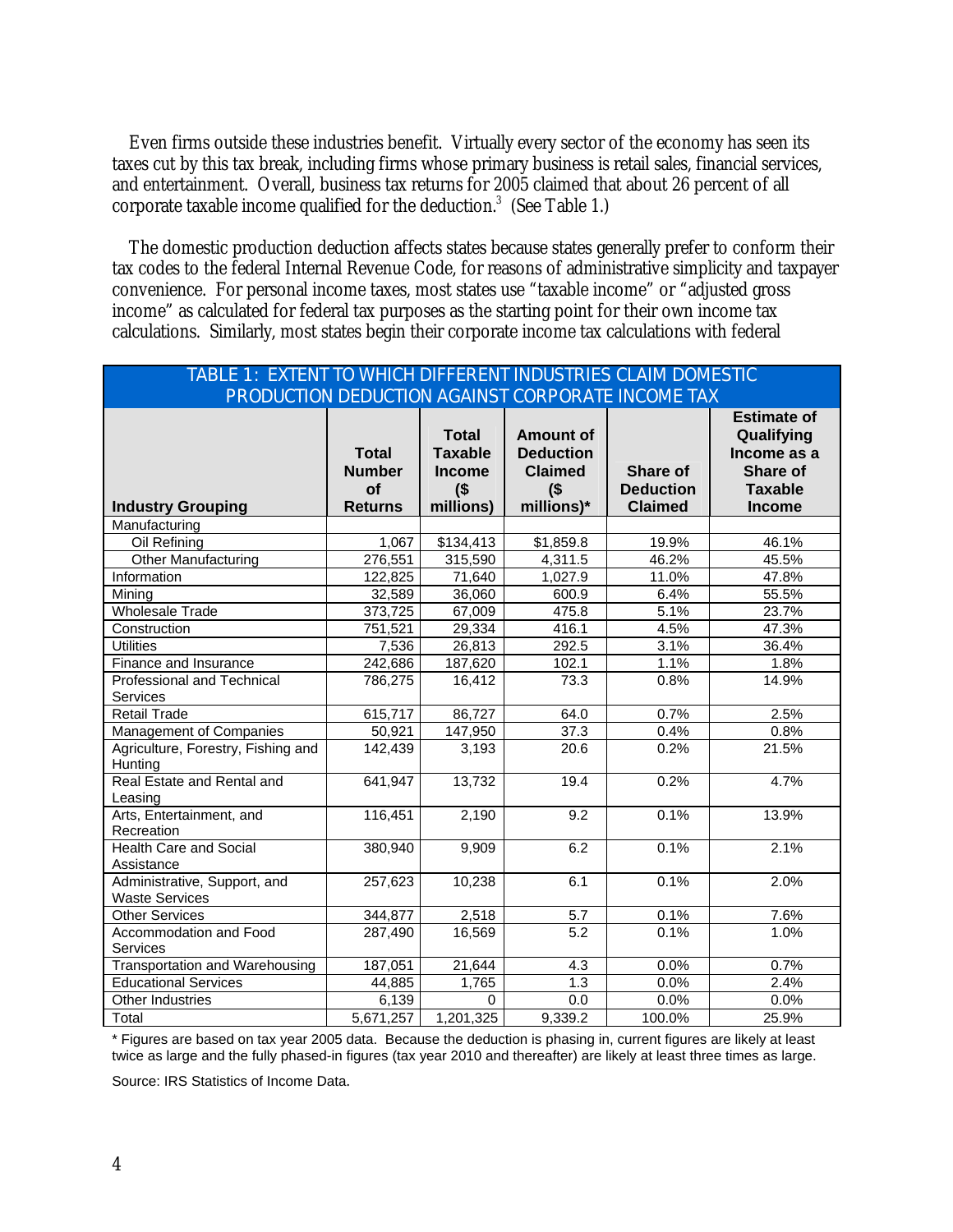"taxable income" from the federal corporate tax form. Therefore, when federal legislation narrows the definition of taxable or adjusted gross income, taxpayers report less income and states typically see a decline in revenue.

To understand how this deduction affects state income taxes, consider a hypothetical corporation with \$10 million in "domestic production" income, located in a state with a 5 percent corporate income tax rate. In 2010, 9 percent of that income will be deductible — meaning the corporation gets to claim \$900,000 of profits as tax-free income. At a tax rate of 5 percent, the corporation gets a tax break worth \$45,000.

Not surprisingly, such a broadly available tax break carries a heavy fiscal cost. The Joint Committee on Taxation (JCT), which estimates federal revenue impacts for Congress, projects that the Section 199 provision will cost the federal government \$7.9 billion in federal fiscal year 2009, when the impact of the rise from 3 percent to 6 percent deductible income will be fully felt. As the deductible percentage rises to 9 percent in 2010, the revenue loss also will rise. JCT projects a federal revenue loss of \$12.2 billion in 2011 — about 2.6 percent of projected federal revenue from corporate income taxes plus another 0.2 percent of projected revenue from personal income taxes.<sup>4</sup>

States face losses of comparable magnitude. In fiscal year 2009, with the deduction in effect at the 6 percent level, it is likely to cost conforming states about \$471 million. In fiscal year 2011 and there after, when the deduction is in full effect, it is likely to cost conforming states about \$728 million a year. State-by-state amounts are shown in Table 2; Appendix 1 explains how these figures were calculated. These estimates assume corporate profits remain relatively steady over this period.<sup>5</sup>

The cost of the deduction could be even higher depending on exactly how it is utilized over time, given the likelihood that corporate tax accountants are devising new ways of exploiting it. The deduction has been widely derided by tax policy experts as an incentive for corporations to engage in complicated new accounting schemes solely for the purposes of reducing tax liability. Economist Kimberly Clausing, an expert on taxation of international firms, wrote at the time of the deduction's 2004 passage:

The bill [will] create compliance and enforcement difficulties as firms [will] have incentives to characterize as much income as possible as production income. For instance, firms [will] have an incentive to make those divisions subject to favorable tax treatment more profitable than those that do not receive such treatment. By shifting paper profits among divisions, firms can reduce their overall tax liability.6

For the Internal Revenue Service, which is already short on resources, limiting the creativity of the bookkeeping will pose major challenges.<sup>7</sup>

#### States Can Decouple from the Section 199 Domestic Production Deduction

 States are not required to accept revenue losses from the domestic production deduction. As of July 2008, some 20 states have "decoupled," disallowing the deduction on state tax returns. Both New York and the District of Columbia decoupled in 2008. Arkansas, California, Georgia, Hawaii, Indiana, Maine, Maryland, Massachusetts, Minnesota, Mississippi, New Hampshire, North Carolina,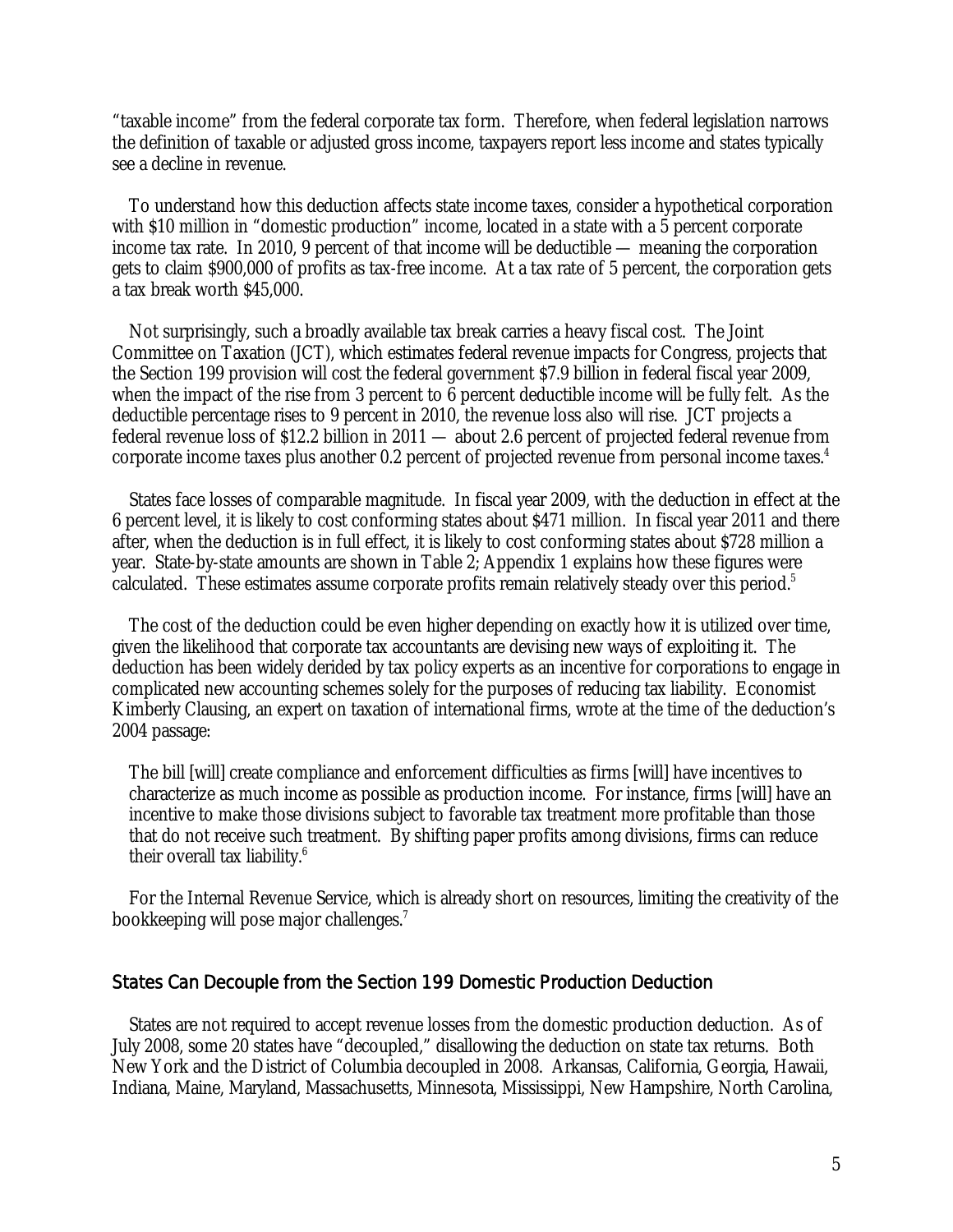| TABLE 2: APPROXIMATE REVENUE LOSS IN STATES THAT STILL<br>ALLOW THE DOMESTIC PRODUCTION DEDUCTION |                                                                                   |                                                                                                            |              |                                                                  |                                                                                                            |  |  |  |
|---------------------------------------------------------------------------------------------------|-----------------------------------------------------------------------------------|------------------------------------------------------------------------------------------------------------|--------------|------------------------------------------------------------------|------------------------------------------------------------------------------------------------------------|--|--|--|
| <b>State</b>                                                                                      | <b>Revenue</b><br><b>Loss</b> in<br>2009 (in<br>millions<br><b>of</b><br>dollars) | <b>Annual</b><br><b>Revenue</b><br>Loss in 2011<br>and<br><b>Thereafter</b><br>(in millions<br>of dollars) | <b>State</b> | <b>Revenue</b><br>Loss in<br>2009 (in<br>millions of<br>dollars) | <b>Annual</b><br><b>Revenue</b><br>Loss in 2011<br>and<br><b>Thereafter</b><br>(in millions<br>of dollars) |  |  |  |
| Alabama                                                                                           | \$8                                                                               | \$13                                                                                                       | Missouri     | \$14                                                             | \$21                                                                                                       |  |  |  |
| Alaska                                                                                            | 13                                                                                | 21                                                                                                         | Montana      | 4                                                                | 6                                                                                                          |  |  |  |
| Arizona                                                                                           | 21                                                                                | 32                                                                                                         | Nebraska     | 6                                                                | 9                                                                                                          |  |  |  |
| Colorado                                                                                          | 15                                                                                | 23                                                                                                         | New Mexico   | $\overline{7}$                                                   | 11                                                                                                         |  |  |  |
| Connecticut                                                                                       | 23                                                                                | 34                                                                                                         | New Jersey   | N/A                                                              | N/A                                                                                                        |  |  |  |
| Delaware                                                                                          | $\overline{7}$                                                                    | 11                                                                                                         | Ohio         | 34                                                               | 51                                                                                                         |  |  |  |
| Florida                                                                                           | 39                                                                                | 62                                                                                                         | Oklahoma     | 13                                                               | 21                                                                                                         |  |  |  |
| Idaho                                                                                             | 5                                                                                 | 8                                                                                                          | Pennsylvania | 38                                                               | 60                                                                                                         |  |  |  |
| <b>Illinois</b>                                                                                   | 63                                                                                | 97                                                                                                         | Rhode Island | 4                                                                | $\overline{7}$                                                                                             |  |  |  |
| lowa                                                                                              | 9                                                                                 | 13                                                                                                         | Utah         | 10                                                               | 16                                                                                                         |  |  |  |
| Kansas                                                                                            | 13                                                                                | 20                                                                                                         | Vermont      | $\overline{2}$                                                   | 4                                                                                                          |  |  |  |
| Kentucky                                                                                          | 19                                                                                | 30                                                                                                         | Virginia     | 36                                                               | 55                                                                                                         |  |  |  |
| Louisiana                                                                                         | 17                                                                                | 26                                                                                                         | Wisconsin    | 24                                                               | 37                                                                                                         |  |  |  |
| Michigan                                                                                          | 26                                                                                | 40                                                                                                         | <b>TOTAL</b> | 471                                                              | 728                                                                                                        |  |  |  |

Projected revenue loss is based on estimates for federal fiscal years 2009 (reflecting implementation at the six percent level) and 2011 (reflecting full implementation at the nine percent level ) applied to actual state revenue collections for the year from October 2006 to September 2007, which is the most recent available.

Notes:

New Jersey: No cost estimates are available.

Michigan: The corporate income tax is new in 2008, so estimate is based on fiscal note revenue projection. See Bill Analysis for S.B. 94 & H.B. 4369-4372, completed June 29, 2007.

A number of states have produced their own estimates for one or more years. See Appendix 1 for sources and methodology.

North Dakota, Oregon, South Carolina, Tennessee, Texas, and West Virginia are also disallowing the deduction, according to a survey by the Federation of Tax Administrators and information from state tax departments. $8\,$  A 21<sup>st</sup> state, New Jersey, has partially decoupled.

 Most of those states still conform to most other provisions of federal tax law, including other changes adopted by Congress at the same time that Section 199 was enacted. One change to federal law enacted in 2004 to which most states conform phases out the protection of certain "extraterritorial income" from foreign exports, protection that the World Trade Organization has said is illegal under international law. States generally also have conformed to the 2004 elimination of some costly and inappropriate tax shelters. But conforming to those other provisions does not require conformity to Section 199, nor do the merits of the other provisions enacted at the same time make conformity to Section 199 good state policy.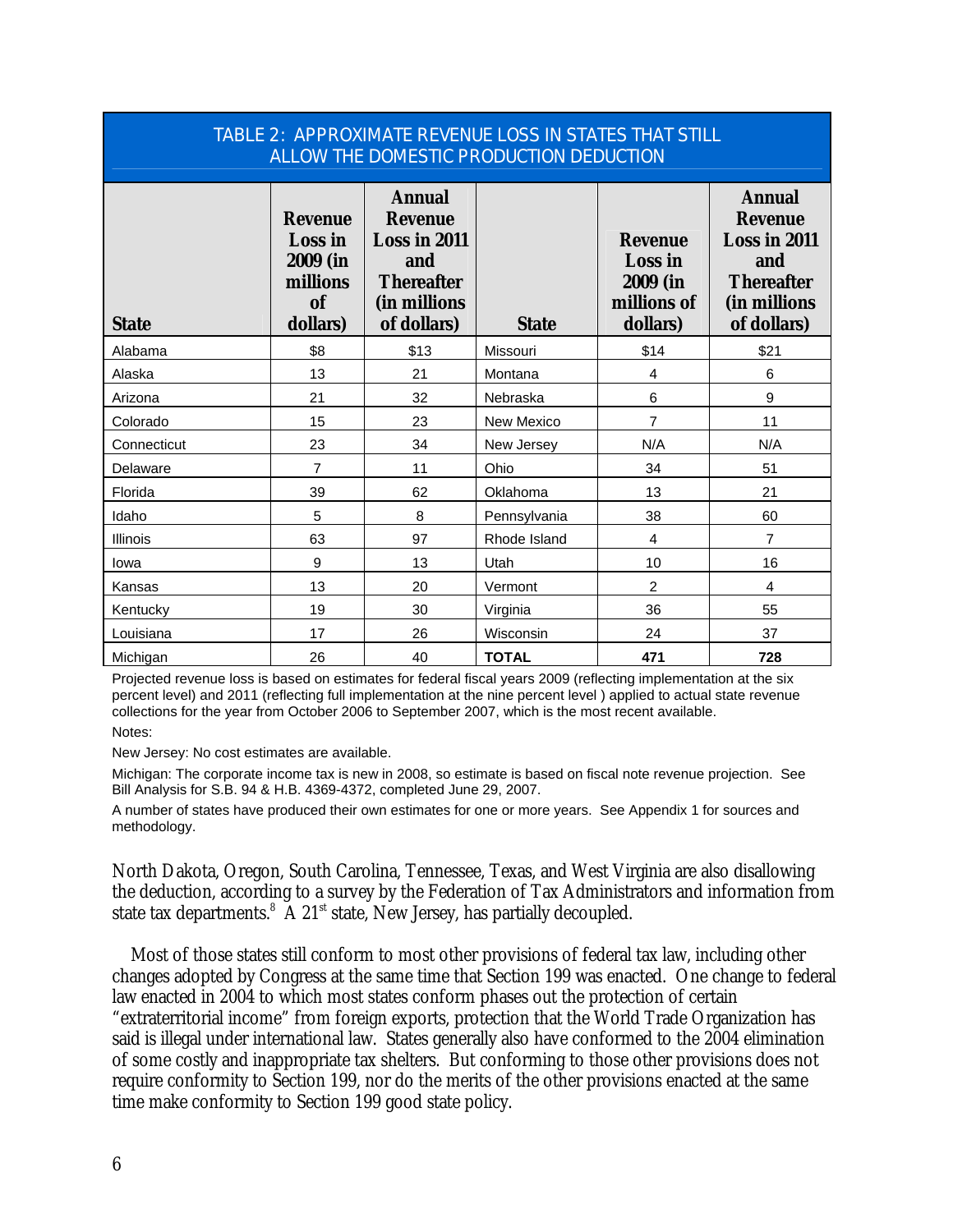## Domestic Production Deduction Was Created Without State Action and Without Consideration of Cost to States

 Legislatures in most of the 27 states that are losing revenue from the domestic production deduction never voted to adopt the tax break. Most of those states have "rolling conformity" to the federal tax code, meaning that state tax law is defined by current federal law, so tax changes are incorporated without any action by the state. Therefore, when the federal government in 2004 enacted the deduction, it became part of state law automatically. The remaining states have "fixeddate conformity," meaning that state law is tied to federal law as of a fixed date, and that date is updated periodically; these updates typically occur as a matter of course and without consideration of specific federal changes involved. The delayed phase-in of the deduction has made scrutiny by state lawmakers especially unlikely. The full fiscal impact was delayed until 2010, which at the time of enactment was well outside states' budget windows (which typically extend only one or two years into the future).

 The federal government also did not explicitly consider the tax break's cost to states. Federal lawmakers are required by law to consider the impact of tax cuts on federal revenue, but almost never give formal consideration to the impact on state revenue. $^9$ 

 In short, the *federal* government passed legislation that altered *state* tax law, costing states hundreds of millions of dollars. The change took effect without either federal or state lawmakers considering the cost to states.

### Disallowing the Domestic Production Deduction Is Good Economic and Fiscal Policy

The domestic production deduction has been depicted in some accounts as important aid for struggling industries and as a draw for manufacturing jobs. While these are worthy goals, state conformity to the deduction is unlikely to achieve them. On the contrary, the economic downturn means states have more pressing uses for scarce funds than a subsidy for profitable corporations.

- **A state-level domestic production deduction creates little incentive for corporations to create or protect jobs within that state.** Firms can claim the domestic production deduction for profits from *all* qualifying domestic activities — meaning activities that occur *anywhere* within the United States. As a result, a multi-state firm can claim the deduction in a conforming state for production activities in any state, not just the state where the firm is filing. Thus states have no guarantee that firms claiming the deduction have a single employee working in a qualifying industry in that state. $10$
- **The deduction provides little help to struggling businesses, since only profitable ones can use it.** The domestic production deduction has been justified as assistance for struggling industries and protection for threatened jobs, but it is poorly designed for these goals. The reason is the amount of the deduction is tied to a firm's qualifying profits, and the value of the deduction (like that of all deductions) is limited by a firm's total profits. As a result, only profitable businesses can claim the deduction, and more profitable businesses benefit more. The deduction takes no account of the number of people a business employs.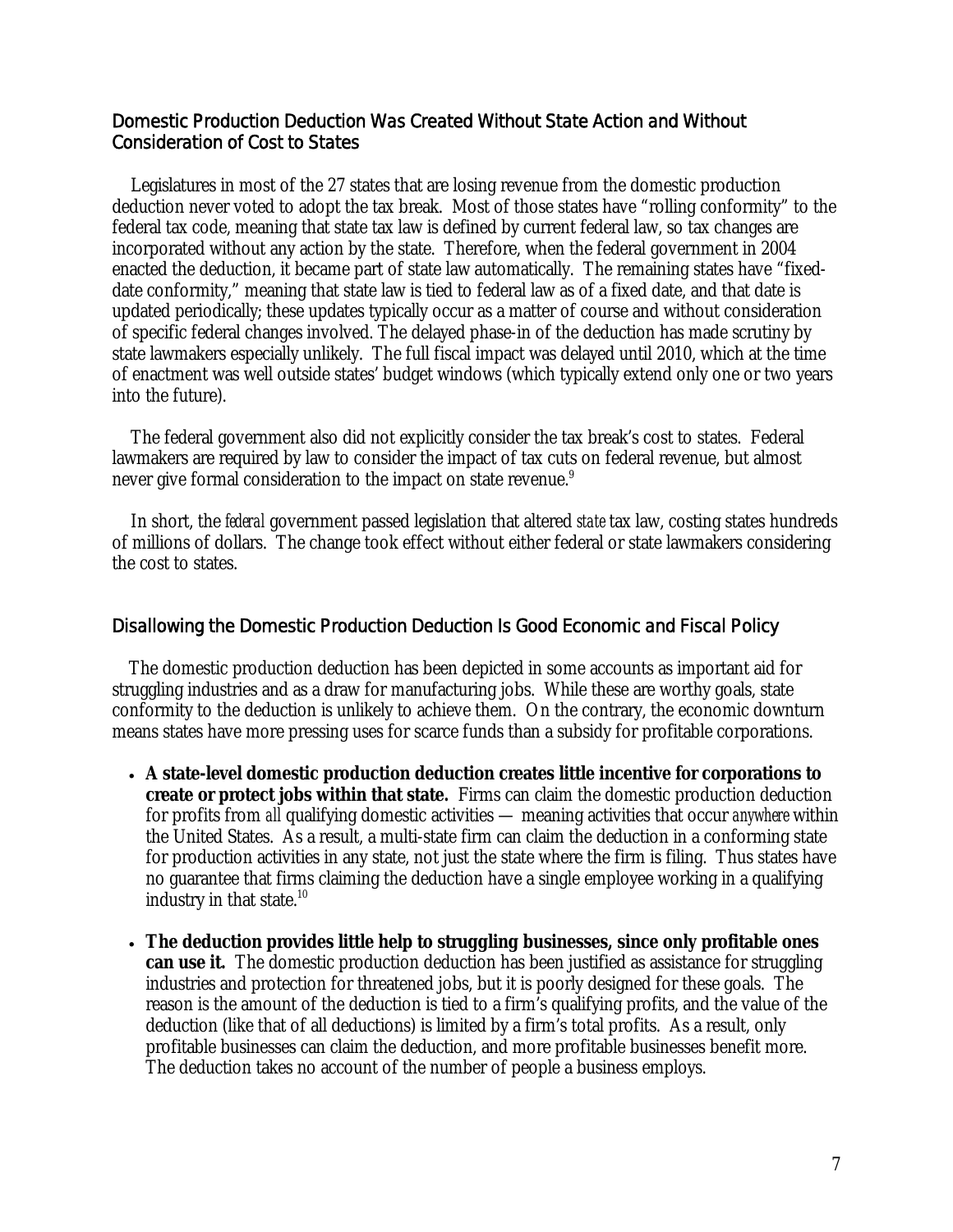#### Help Where It's Needed Least: The Oil Industry Is the Largest Beneficiary of the Sec. 199 Deduction

Over one-fourth of the federal domestic production deduction is claimed by the petroleum industry, which has reaped enormous profits in recent years and needs no incentive to continue its activities. Since oil producers are taxpayers in nearly every state, and since firms can claim the deduction in a conforming state for activities anywhere in the country, even states without significant oil production give major tax subsidies to oil companies if they conform to the deduction.a

This benefit is out of proportion to the industry's role in the economy. In 2005, firms in the oil industry, including oil drillers, refiners, and wholesale traders, accounted for less than 1 percent of U.S. jobs and about 9 percent of corporate income taxes paid, but claimed 26.5 percent of the deduction. Overall, petroleum refiners claimed about \$27,350 in the deduction per employee in 2005, a figure that will likely triple by 2010.

There is no good reason to give the oil industry this subsidy at taxpayers' expense. The industry is currently enjoying record profits.<sup>b</sup> It is likely to continue and expand its activities without the encouragement of another tax break.

The deduction benefits struggling industries far less. For example, the automobile manufacturing and textile industries together account for less than 4 percent of the deduction and claimed about \$240 per employee.



# **Figure 2. The Oil Industry Accounts for Over One-Quarter of the Domestic Production Deduction But Less Than 1 Percent of U.S Jobs**

Source: IRS Statistics of Income data and BLS Current Employment Statistics survey data, 2005

a This is less likely in states that allow firms to use a variety of tax loopholes to shift their income to out-of-state affiliates. States are increasingly closing these loopholes by requiring "combined reporting," which is now the law in 22 states. See Michael Mazerov, "State Corporate Tax Shelters and the Need for 'Combined Reporting,'" Center on Budget and Policy Priorities, Oct. 26, 2007. Available at www.cbpp.org/10-26-07sfp.htm.

b See, for example, CNNMoney, "Exxon Shatters Profit Records," February 1, 2008, available at http://money.cnn.com/2008/02/01/news/companies/exxon\_earnings/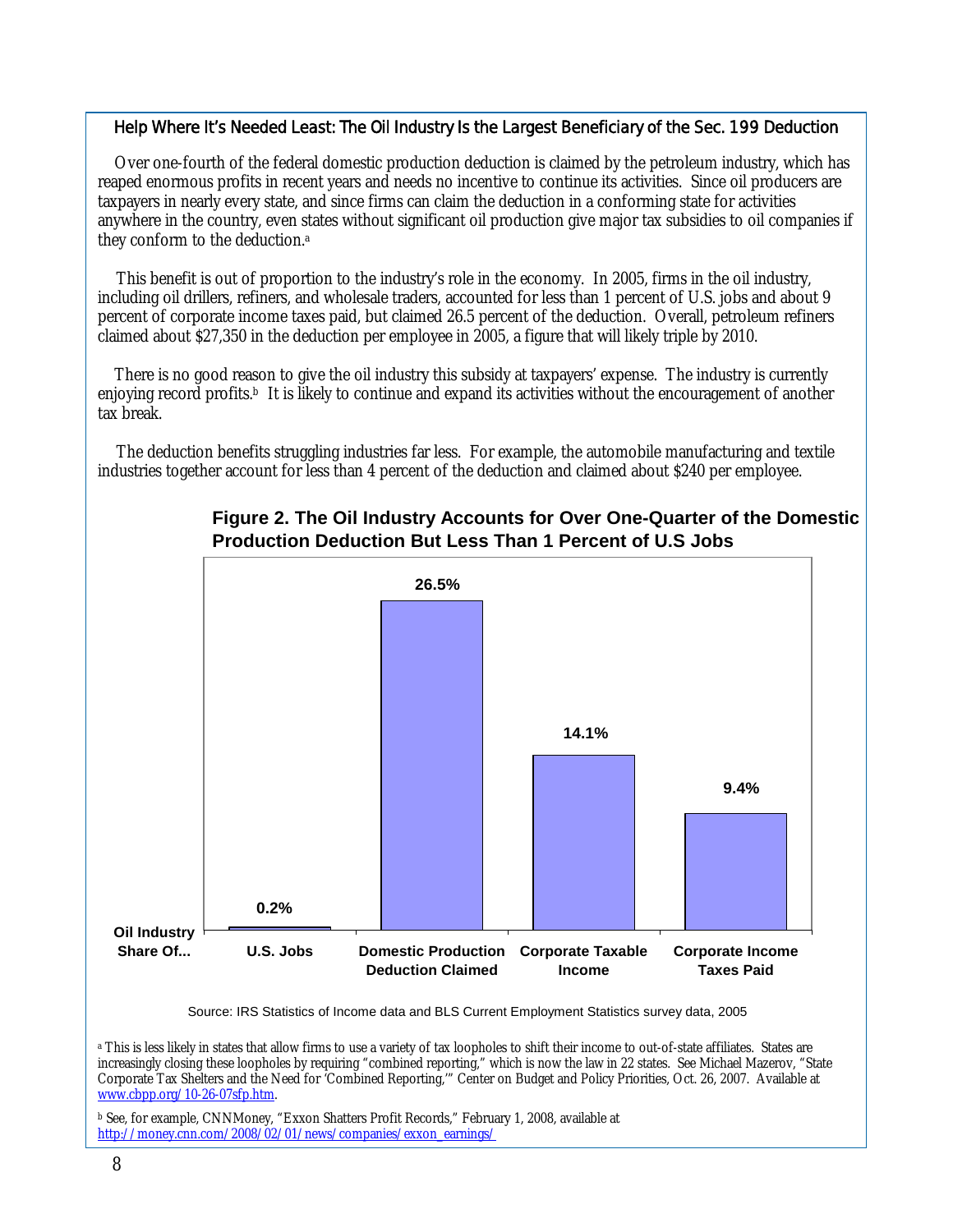This structure — favoring profitable businesses, excluding unprofitable ones, and ignoring employment — makes the deduction particularly ineffective at protecting jobs. Money-losing firms considering layoffs receive little or no benefit. Highly profitable firms benefit disproportionately whether or not they are creating jobs. (See text box below.)

- **The deduction favors large corporations over small businesses**. The domestic production deduction has been praised as a boon to small business, but IRS statistics suggest otherwise. Among 2005 corporate income tax returns, 94 percent of the deduction was claimed by the 0.4 percent of firms with assets over  $$100$  million.<sup>11</sup> Many of these large firms are multi-state corporations and may invest little or none of the benefit in the state granting the tax break.<sup>12</sup>
- **State revenues lost to the deduction could be better spent on other priorities.** A growing number of states face fiscal distress, buffeted by a slowing economy, rising unemployment, the housing crisis, and price hikes for energy and other expenses. Well over half the states faced or

### Administrative Problems Predicted with the Domestic Production Deduction

In a letter to Congress discussing the pending legislation that included the domestic production provision, on October 7, 2004, IRS Commissioner Mark W. Everson wrote:

"Many businesses, particularly small businesses, will find it difficult to understand and comply with these complex new rules, which will affect not only the computation of a taxpayer's regular tax liability but also its alternative minimum tax liability. It will be difficult, if not impossible, for the IRS to craft simplified provisions tailored to small businesses or other taxpayers….

"Taxpayers will be required to devote substantial additional resources to meeting their tax responsibilities, including not only employees and outside tax advisers, but also recordkeeping and systems modification resources. The resulting costs will reduce significantly the benefits of the proposal. Some small businesses may find that the additional costs outweigh the benefits, particularly during the initial phase-in period….

"It will be necessary to devote significant audit resources to administering the new deduction. This will be due not only to the novelty of the rule but also to the benefits that are provided to "production activities'" over other aspects of a taxpayer's business. Taxpayers naturally will classify everything possible as production activities. Audits, particularly those involving integrated businesses, will have to focus on classification and the allocation of income and costs. Significant additional IRS resources will be needed to administer the provision to avoid diverting resources from other compliance issues (such as tax shelters)....

"Finally, for all of the reasons discussed above, we anticipate a significant increase in controversies between taxpayers and the IRS. This will increase the number of IRS appeals cases and litigated tax cases."

It is too early to tell whether Everson's prediction will come true. It can take five years or longer for a tax case to come to trial, meaning that any excessively creative tax accounting related to the tax year 2005 may not become public until 2009 or later.

Source: *Congressional Record*, October 11, 2004.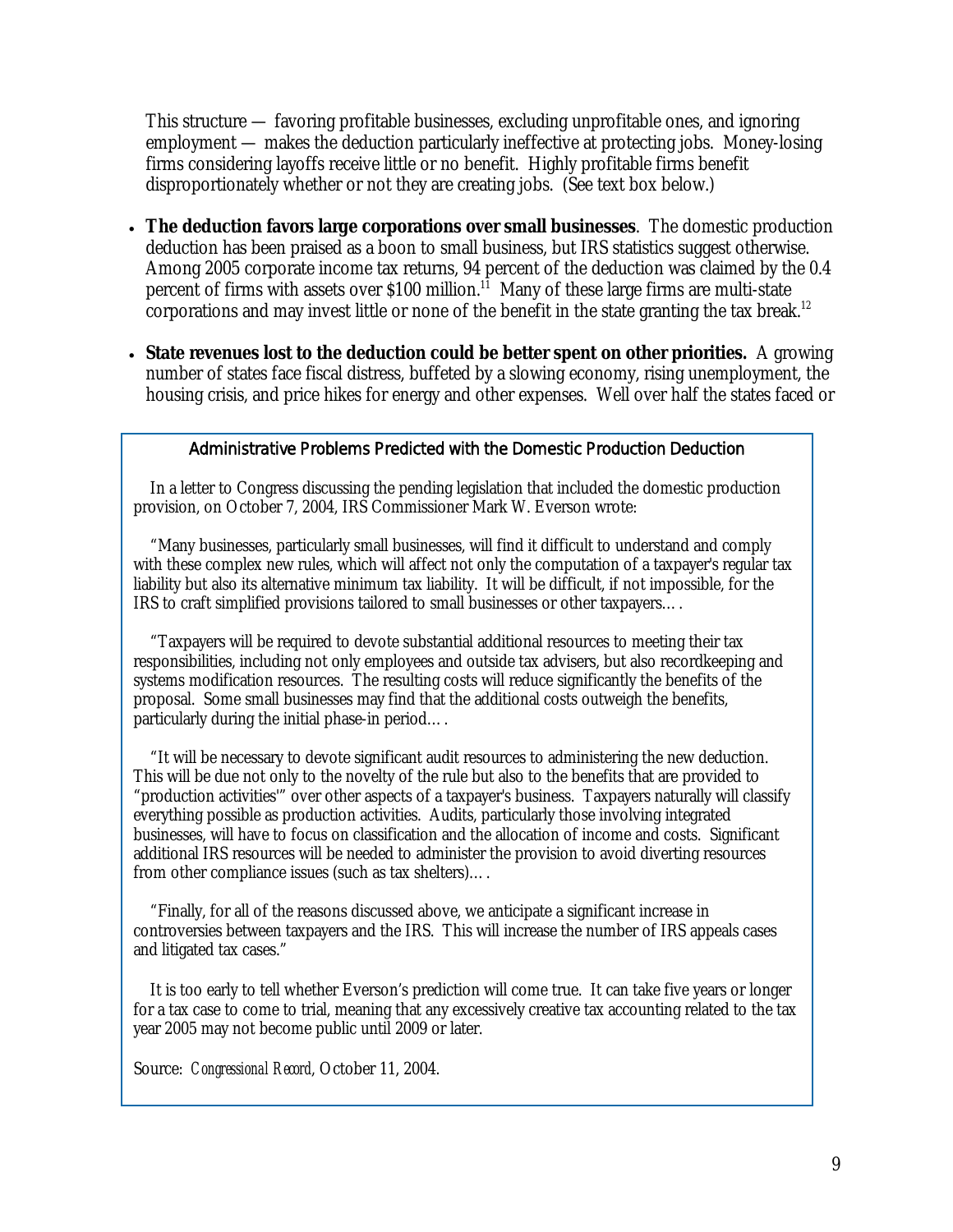still face budget deficits for fiscal year 2009, and still more are predicting deficits in fiscal year  $2010$ . <sup>13</sup> Unlike the federal government, states must balance their budgets each year. Many states have passed or are considering budget cuts, actions that may worsen the economic slowdown.<sup>14</sup> Within this context, corporate tax breaks — especially those costing states

hundreds of millions of dollars per year — need to be carefully examined. The high cost of conforming to the domestic production deduction may be better spent on key spending priorities, on tax relief for low- and moderate income state residents coping with the slow economy and price increases, or on closing budget deficits.

## Decoupling from Section 199 Is Administratively Feasible

From an administrative perspective, decoupling from the domestic production deduction is straightforward. It requires a simple statutory change, is simple to comply with, and does not interfere with state conformity to other federal provisions.

 As a statutory matter, decoupling can be accomplished by adding a single sentence to state tax law disallowing the deduction. Compliance is equally simple: corporations just add back the deducted amount to their taxable income.

Such decoupling from federal tax changes has become routine in the last several years.

- Some 31 states plus the District of Columbia decoupled from the federal deduction for "bonus depreciation," saving those states roughly \$13 billion over fiscal years 2002-05. In addition, a number of states have decoupled from the newly expanded bonus depreciation included in the 2008 federal stimulus package.
- Some 17 states plus the District of Columbia decoupled from federal changes to the estate tax, protecting roughly \$8 billion of revenue over fiscal years 2003-07.
- Some 18 states decoupled from an expansion of what is known as "Section 179 expensing," a provision that allows small and mid-sized businesses to write off all their capital investment purchases right away instead of depreciating them over their useful lives.

Decoupling does create some minor administrative difficulties for states, but it is possible that the administrative challenges of failing to decouple would be even greater. State revenue departments, along with the IRS, could well find themselves involved in extensive legal action as the courts try to resolve the exact limits to the deduction and prevent abuse.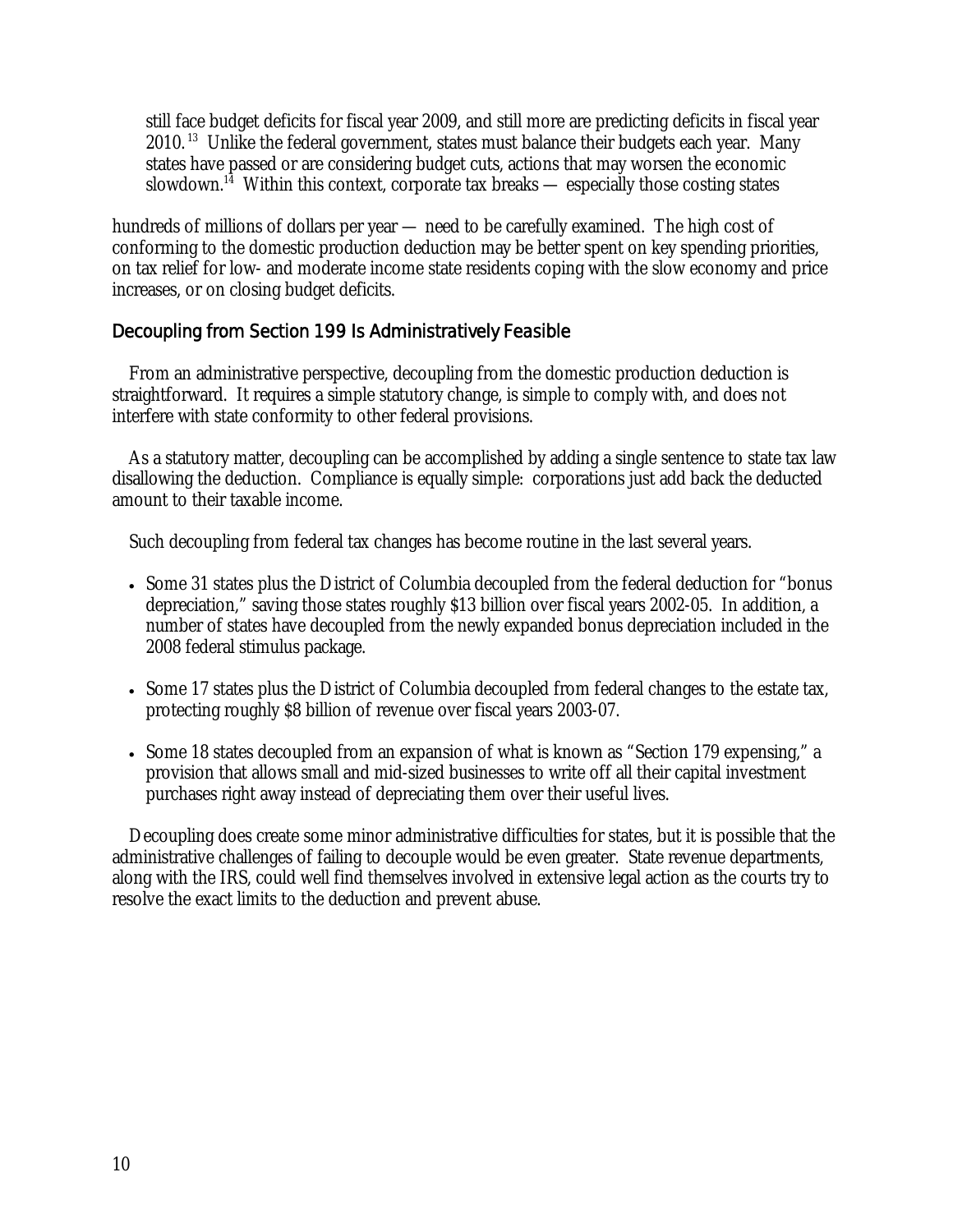#### Appendix 1: Calculating the Impact of the Domestic Production Deduction

The state estimates in this paper represent an approximation of the impact of the domestic production deduction on state tax revenues.

 The first step in the estimating process was to use the estimates of the Joint Committee on Taxation (JCT) on the impact of the deduction on corporate and personal income tax revenues in federal fiscal years 2009 and 2011.15 These figures were added to the Congressional Budget Office's (CBO) projections of actual corporate and personal income tax revenues for those years to find an estimate of revenues if the deduction were not effect. The JCT estimates were divided by these sums. These calculations yielded estimates that the deduction would reduce corporate tax revenues by about 1.7 percent in 2009 and 2.6 percent in 2011. Personal income tax revenues would be reduced by about 0.15 percent in 2009 and 0.21 percent in 2011.

 (This process was repeated based on projections issued by the Office of Management and Budget, which are much higher.<sup>16</sup> The OMB projections indicate that when fully implemented, the domestic production deduction will reduce corporate tax revenues by about 3.4 percent in 2009 and 5.4 percent in 2011. Personal income tax revenues would fall by about 0.29 percent in 2009 and 0.45 percent in 2011. However, the JCT/CBO estimates appear to more closely match the 2005 tax return data, and a conversation with a JCT analyst suggests that its methodology is sound.)

 The third step was to multiply those percentage rates by the latest available corporate and personal income tax collections figures for each state, as reported by the U.S. Census Bureau.<sup>17</sup>

The spreadsheet used to generate these estimates is available upon request from Jason Levitis at levitis@cbpp.org.

A number of state revenue departments and state fiscal offices have developed their own estimates of the cost of the deduction for one or more fiscal years, and in some cases these may be more reliable.<sup>18</sup> For instance, a state may have its own data on the types of industries that pay taxes, and may find that a higher or lower share of taxable income is likely to be eligible for the deduction. In addition, states may choose not to use the JCT or OMB estimates as a starting point, but rather generate their own estimates based on state-level data on production activities. In order to show comparable data representing a single methodology and timeframe, Table 2 includes only estimates based on the Center's methodology.<sup>19</sup>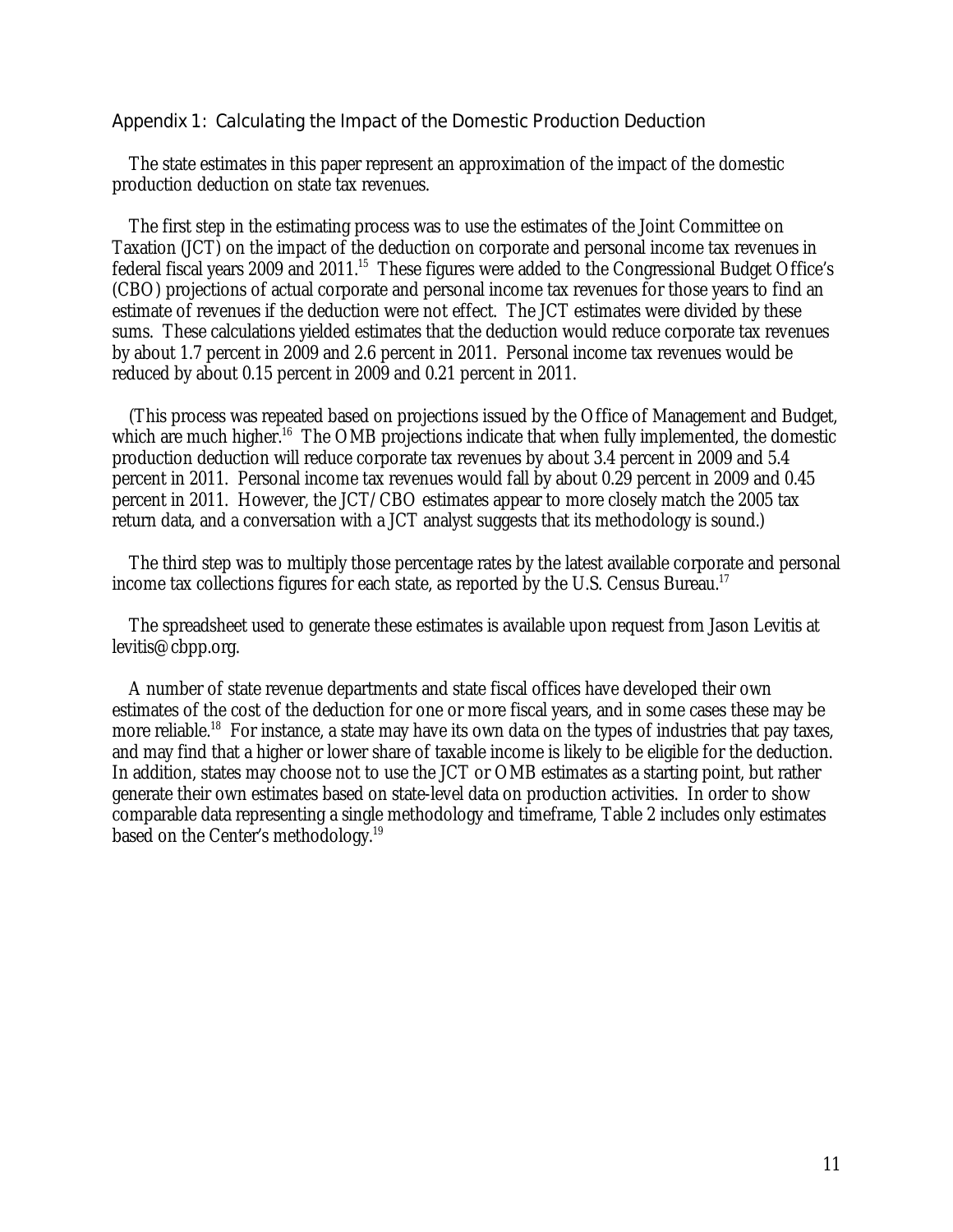| Appendix 2: Domestic Production Deduction Claims by Industry Subcategory, 2005                                                 |                                       |                                            |                                                            |                                                                                               |                                                                                                        |  |
|--------------------------------------------------------------------------------------------------------------------------------|---------------------------------------|--------------------------------------------|------------------------------------------------------------|-----------------------------------------------------------------------------------------------|--------------------------------------------------------------------------------------------------------|--|
| <b>Industry</b>                                                                                                                | <b>Number</b><br>of<br><b>Returns</b> | <b>Taxable</b><br>Income (\$<br>thousands) | Amount of<br><b>Deduction</b><br>Claimed (\$<br>thousands) | <b>Share of</b><br><b>Domestic</b><br><b>Production</b><br><b>Deduction</b><br><b>Claimed</b> | <b>Estimate</b><br><b>of</b><br>Qualifying<br>Income as<br>a Share of<br><b>Total</b><br><b>Income</b> |  |
| Manufacturing                                                                                                                  |                                       |                                            |                                                            |                                                                                               |                                                                                                        |  |
| Petroleum Refineries (including integrated)                                                                                    | 1,067                                 | 134,412,860                                | 1,859,805                                                  | 19.91%                                                                                        | 46%                                                                                                    |  |
| <b>Pharmaceutical and Medicine</b>                                                                                             | 1,415                                 | 60,116,897                                 | 549,871                                                    | 5.89%                                                                                         | 30%                                                                                                    |  |
| Semiconductor and Other Electronic Component                                                                                   | 6,036                                 | 21,264,860                                 | 357,765                                                    | 3.83%                                                                                         | 56%                                                                                                    |  |
| <b>Motor Vehicles and Parts</b>                                                                                                | 4,958                                 | 22,616,732                                 | 338,548                                                    | 3.63%                                                                                         | 50%                                                                                                    |  |
| Aerospace Product and Parts                                                                                                    | 1,537                                 | 8,996,619                                  | 220,488                                                    | 2.36%                                                                                         | 82%                                                                                                    |  |
| <b>Computer and Peripheral Equipment</b>                                                                                       | 3,133                                 | 17,261,963                                 | 189,151                                                    | 2.03%                                                                                         | 37%                                                                                                    |  |
| Bakeries and Tortilla Manufacturing                                                                                            | 4,261                                 | 16,393,466                                 | 180,791                                                    | 1.94%                                                                                         | 37%                                                                                                    |  |
| Iron, Steel Mills and Steel Product                                                                                            | 3,688                                 | 6,742,028                                  | 160,862                                                    | 1.72%                                                                                         | 80%                                                                                                    |  |
| <b>Medical Equipment and Supplies</b>                                                                                          | 7,922                                 | 10,399,169                                 | 143,786                                                    | 1.54%                                                                                         | 46%                                                                                                    |  |
| <b>Other Fabricated Metal Product</b>                                                                                          | 18,499                                | 8,483,563                                  | 143,318                                                    | 1.53%                                                                                         | 56%                                                                                                    |  |
| Electrical Lighting Equipment and Household Appliance                                                                          | 1,520                                 | 6,973,901                                  | 139,348                                                    | 1.49%                                                                                         | 67%                                                                                                    |  |
| Cement, Concrete, Lime and Gypsum Product                                                                                      | 4,852                                 | 5,333,408                                  | 121,152                                                    | 1.30%                                                                                         | 76%                                                                                                    |  |
| <b>Basic Chemical</b>                                                                                                          | 1,129                                 | 5,994,599                                  | 103,148                                                    | 1.10%                                                                                         | 57%                                                                                                    |  |
| Other Food                                                                                                                     | 3,728                                 | 4,862,610                                  | 94,723                                                     | 1.01%                                                                                         | 65%                                                                                                    |  |
| <b>Converted Paper Product</b>                                                                                                 | 3,395                                 | 7,477,597                                  | 93.724                                                     | 1.00%                                                                                         | 42%                                                                                                    |  |
| <b>Breweries</b>                                                                                                               | 445                                   | 2,651,669                                  | 78,350                                                     | 0.84%                                                                                         | 98%                                                                                                    |  |
| Soap, Cleaning Compound, and Toilet Preparation                                                                                | 1,357                                 | 12,035,674                                 | 74,424                                                     | 0.80%                                                                                         | 21%                                                                                                    |  |
| Animal Food and Grain and Oilseed Milling                                                                                      | 1,617                                 | 3,406,387                                  | 69,752                                                     | 0.75%                                                                                         | 68%                                                                                                    |  |
| <b>Tobacco Manufacturing</b>                                                                                                   | 23                                    | 2,449,609                                  | 67,386                                                     | 0.72%                                                                                         | 92%                                                                                                    |  |
| Furniture and Related Product Manufacturing                                                                                    | 12,126                                | 2,679,266                                  | 60,742                                                     | 0.65%                                                                                         | 76%                                                                                                    |  |
| Soft Drink and Ice                                                                                                             | 608                                   | 8,255,630                                  | 59,833                                                     | 0.64%                                                                                         | 24%                                                                                                    |  |
| Agriculture, Construction, and Mining Machinery                                                                                | 2,485                                 | 6,976,269                                  | 57,428                                                     | 0.61%                                                                                         | 27%                                                                                                    |  |
| <b>Sugar and Confectionery Product</b>                                                                                         | 1,337                                 | 2,737,396                                  | 56,290                                                     | 0.60%                                                                                         | 69%                                                                                                    |  |
| <b>Wood Product Manufacturing</b>                                                                                              | 14,326                                | 2,343,201                                  | 52,106                                                     | 0.56%                                                                                         | 74%                                                                                                    |  |
| Pulp, Paper, and Paperboard Mills                                                                                              | 182                                   | 3,438,733                                  | 49,138                                                     | 0.53%                                                                                         | 48%                                                                                                    |  |
| <b>Other Miscellaneous Manufacturing</b>                                                                                       | 24,197                                | 4,128,917                                  | 48,379                                                     | 0.52%                                                                                         | 39%                                                                                                    |  |
| Paint, Coating, and Adhesive                                                                                                   | 1,214                                 | 2,060,043                                  | 45,514                                                     | 0.49%                                                                                         | 74%                                                                                                    |  |
| <b>Communications Equipment</b>                                                                                                | 1,438                                 | 4,411,954                                  | 44,704                                                     | 0.48%                                                                                         | 34%                                                                                                    |  |
| <b>Plastics Product</b>                                                                                                        | 10,359                                | 2,009,220                                  | 42,349                                                     | 0.45%                                                                                         | 70%                                                                                                    |  |
| <b>Printing and Related Support Activities</b>                                                                                 | 32,671                                | 1,933,556                                  | 39,054                                                     | 0.42%                                                                                         | 67%                                                                                                    |  |
| Navigational, Measuring, Electromedical, and Control<br>Instruments<br>Cutlery, Hardware, Spring and Wire: Machine Shops, Nut, | 2,750                                 | 3,016,107                                  | 35,920                                                     | 0.38%                                                                                         | 40%                                                                                                    |  |
| <b>Bolt</b>                                                                                                                    | 20,988                                | 1,873,717                                  | 34,709                                                     | 0.37%                                                                                         | 62%                                                                                                    |  |
| Other General Purpose Machinery                                                                                                | 7,288                                 | 2,638,656                                  | 33,251                                                     | 0.36%                                                                                         | 42%                                                                                                    |  |
| Other Electrical Equipment and Component                                                                                       | 4,417                                 | 1,969,099                                  | 33,167                                                     | 0.36%                                                                                         | 56%                                                                                                    |  |
| Ship and Boat Building                                                                                                         | 2,908                                 | 1,762,670                                  | 30,819                                                     | 0.33%                                                                                         | 58%                                                                                                    |  |
| <b>Industrial Machinery</b>                                                                                                    | 3,626                                 | 2,930,673                                  | 29,769                                                     | 0.32%                                                                                         | 34%                                                                                                    |  |
| Nonferrous Metal Production and Processing                                                                                     | 1,167                                 | 2,910,034                                  | 29,491                                                     | 0.32%                                                                                         | 34%                                                                                                    |  |
| Meat and Seafood Processing                                                                                                    | 2,363                                 | 2,057,067                                  | 29,091                                                     | 0.31%                                                                                         | 47%                                                                                                    |  |
| Other Transportation Equipment and Railroad Rolling Stock                                                                      | 1,103                                 | 1,652,905                                  | 28,529                                                     | 0.31%                                                                                         | 58%                                                                                                    |  |
| Commercial and Service Industry Machinery                                                                                      | 1,994                                 | 2,011,303                                  | 28,128                                                     | 0.30%                                                                                         | 47%                                                                                                    |  |
| Wineries and Distilleries                                                                                                      | 1,513                                 | 1,128,774                                  | 27,707                                                     | 0.30%                                                                                         | 82%                                                                                                    |  |
| Engine, Turbine and Power Transmission Equipment                                                                               | 257                                   | 1,699,429                                  | 27,695                                                     | 0.30%                                                                                         | 54%                                                                                                    |  |
| Fruit and Vegetable Preserving and Specialty Food                                                                              | 860                                   | 2,584,614                                  | 26,531                                                     | 0.28%                                                                                         | 34%                                                                                                    |  |
| Ventilation, Heating, Air-Conditioning, and Commercial<br><b>Refrigeration Equipment</b>                                       | 838                                   | 1,552,696                                  | 26,476                                                     | 0.28%                                                                                         | 57%                                                                                                    |  |
| Other Chemical Product and Preparation                                                                                         | 3,126                                 | 1,816,929                                  | 18,853                                                     | 0.20%                                                                                         | 35%                                                                                                    |  |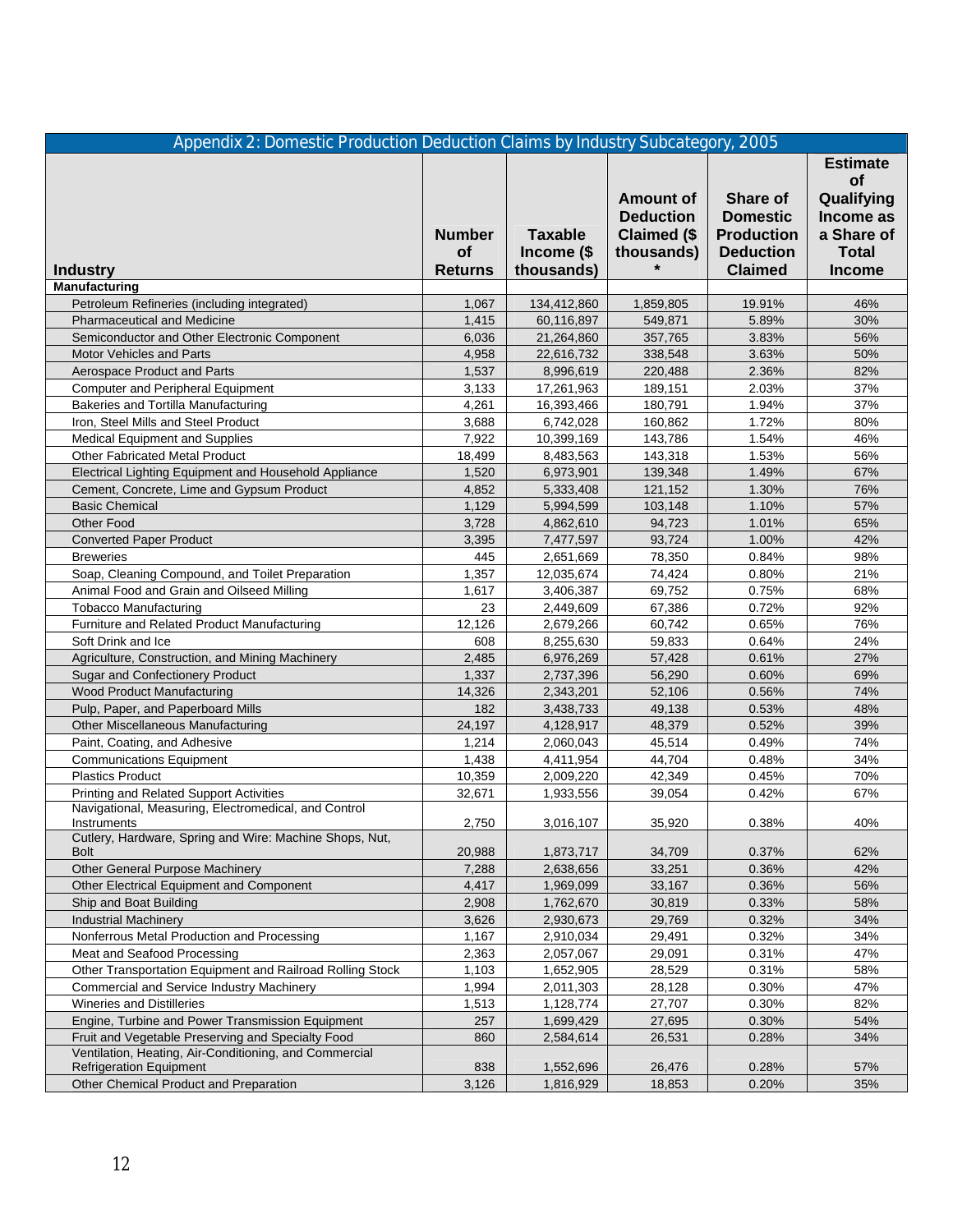| <b>Appendix 2: Continued</b>                                                           |                            |                              |                                  |                                       |                                                         |  |
|----------------------------------------------------------------------------------------|----------------------------|------------------------------|----------------------------------|---------------------------------------|---------------------------------------------------------|--|
|                                                                                        |                            |                              | Amount of<br><b>Deduction</b>    | Share of<br><b>Domestic</b>           | <b>Estimate</b><br><b>of</b><br>Qualifying<br>Income as |  |
|                                                                                        | <b>Number</b><br><b>of</b> | <b>Taxable</b><br>Income (\$ | <b>Claimed (\$</b><br>thousands) | <b>Production</b><br><b>Deduction</b> | a Share of<br><b>Total</b>                              |  |
| <b>Industry</b>                                                                        | <b>Returns</b>             | thousands)                   |                                  | <b>Claimed</b>                        | <b>Income</b>                                           |  |
| Resin, Synthetic Rubber, and Artificial Synthetic Fibers and                           |                            |                              |                                  |                                       |                                                         |  |
| <b>Filaments</b><br>Clay, Refractory and Other Nonmetallic Mineral Product             | 930<br>2,525               | 4,954,089<br>884,767         | 18,266<br>16,959                 | 0.20%<br>0.18%                        | 12%<br>64%                                              |  |
| Architectural and Structural Metals                                                    | 7,482                      | 969,605                      | 16,739                           | 0.18%                                 | 58%                                                     |  |
| Boiler, Tank, and Shipping Container                                                   | 420                        | 664,944                      | 16,232                           | 0.17%                                 | 81%                                                     |  |
| Foundries                                                                              | 1,679                      | 622,833                      | 16,157                           | 0.17%                                 | 86%                                                     |  |
| <b>Textile Product Mills</b>                                                           | 2,270                      | 700,749                      | 15,631                           | 0.17%                                 | 74%                                                     |  |
| <b>Dairy Product</b>                                                                   | 791                        | 766,252                      | 13,897                           | 0.15%                                 | 60%                                                     |  |
| <b>Metalworking Machinery</b>                                                          | 6,754                      | 1,865,586                    | 13,663                           | 0.15%                                 | 24%                                                     |  |
| Audio and Video Equipment Mfg and Reproducing Magnetic<br>and Optical Media            | 1,431                      | 1,131,248                    | 12,177                           | 0.13%                                 | 36%                                                     |  |
| <b>Electrical Equipment</b>                                                            | 2,091                      | 2,938,911                    | 11,957                           | 0.13%                                 | 14%                                                     |  |
| <b>Rubber Product</b>                                                                  | 693                        | 532,893                      | 11,739                           | 0.13%                                 | 73%                                                     |  |
| <b>Glass and Glass Product</b>                                                         | 1,776                      | 359,437                      | 7,910                            | 0.08%                                 | 73%                                                     |  |
| Forging and Stamping                                                                   | 2,786                      | 328,617                      | 6,312                            | 0.07%                                 | 64%                                                     |  |
| Asphalt Paving, Roofing, Other Petroleum and Coal Products                             | 786                        | 271,030                      | 3,426                            | 0.04%                                 | 42%                                                     |  |
| Cut and Sew Apparel Contractors and Manufacturers                                      | 6,725                      | 1,648,216                    | 2,428                            | 0.03%                                 | 5%                                                      |  |
| <b>Textile Mills</b>                                                                   | 1,783                      | 165,541                      | 2,262                            | 0.02%                                 | 46%                                                     |  |
| Coating, Engraving, Heat Treating, and Allied Activities                               | 4,185                      | 202,124                      | 1,465                            | 0.02%                                 | 24%                                                     |  |
| <b>Apparel Knitting Mills</b>                                                          | 375                        | 88,058                       | 1,066                            | 0.01%                                 | 40%                                                     |  |
| Apparel Accessories and Other Apparel                                                  | 2,754                      | 163,805                      | 1,053                            | 0.01%                                 | 21%                                                     |  |
| Leather and Allied Product Manufacturing                                               | 2,661                      | 291,448                      | 62                               | 0.00%                                 | 1%                                                      |  |
| Information                                                                            |                            |                              |                                  |                                       |                                                         |  |
| Software Publishers                                                                    | 8,541                      | 20,647,866                   | 496,699                          | 5.32%<br>2.97%                        | 80%<br>35%                                              |  |
| Telecommunications<br>Newspaper Publishers                                             | 17,565<br>6,724            | 26,699,355<br>5,852,570      | 277,267<br>106,853               | 1.14%                                 | 61%                                                     |  |
| Broadcasting (except Internet)                                                         | 6,321                      | 7,281,230                    | 70,196                           | 0.75%                                 | 32%                                                     |  |
| <b>Book Publishers</b>                                                                 | 5,445                      | 1,822,996                    | 17.731                           | 0.19%                                 | 32%                                                     |  |
| Internet Publishing and Broadcasting                                                   | 6,396                      | 759,706                      | 12,115                           | 0.13%                                 | 53%                                                     |  |
| Internet Service Providers, Web Search Portals, and Data<br><b>Processing Services</b> | 15,850                     | 4,286,705                    | 12,081                           | 0.13%                                 | 9%                                                      |  |
| <b>Periodical Publishers</b>                                                           | 8,041                      | 836,538                      | 11,514                           | 0.12%                                 | 46%                                                     |  |
| Database Directory, and Other Publishers                                               | 5,317                      | 538,058                      | 9,730                            | 0.10%                                 | 60%                                                     |  |
| Other Information Services                                                             | 10,670                     | 1,713,515                    | 7,665                            | 0.08%                                 | 15%                                                     |  |
| Motion Picture and Video Industries (except video rental)                              | 24,886                     | 1,114,694                    | 6,022                            | 0.06%                                 | 18%                                                     |  |
| Sound Recording Industries                                                             | 7,069                      | 86,318                       | 5                                | 0.00%                                 | 0%                                                      |  |
| <b>Mining</b>                                                                          |                            |                              |                                  |                                       |                                                         |  |
| Oil and Gas Extraction                                                                 | 17,097                     | 26, 152, 573                 | 460,691                          | 4.93%                                 | 59%                                                     |  |
| <b>Support Activities for Mining</b>                                                   | 7,866                      | 3,685,668                    | 64,849                           | 0.69%                                 | 59%                                                     |  |
| Metal Ore Mining                                                                       | 2,002                      | 4,787,605                    | 37,719                           | 0.40%                                 | 26%                                                     |  |
| Nonmetallic Mineral Mining and Quarrying                                               | 4,637                      | 1,231,716                    | 34,129                           | 0.37%                                 | 92%                                                     |  |
| Coal Mining                                                                            | 987                        | 202,361                      | 3,506                            | 0.04%                                 | 58%                                                     |  |
| <b>Wholesale Trade</b>                                                                 |                            |                              |                                  |                                       |                                                         |  |
| Petroleum and Petroleum Products                                                       | 9,904                      | 8,445,141                    | 155,287                          | 1.66%                                 | 61%                                                     |  |
| Drugs and Druggists' Sundries<br>Motor Vehicle and Motor Vehicle Parts and Supplies    | 5,569                      | 10,600,777                   | 83,342                           | 0.89%                                 | 26%                                                     |  |
| Grocery and Related Product                                                            | 14,644<br>34,280           | 6,182,458                    | 73,106                           | 0.78%                                 | 39%<br>18%                                              |  |
| <b>Electrical and Electronic Goods</b>                                                 | 22,600                     | 9,420,972<br>3,281,717       | 51,267<br>18,939                 | 0.55%<br>0.20%                        | 19%                                                     |  |
| Furniture, Sports, Toys, Recycle, Jewelry, Other Durable                               |                            |                              |                                  |                                       |                                                         |  |
| Goods                                                                                  | 72,454                     | 3,751,941                    | 17,794                           | 0.19%                                 | 16%                                                     |  |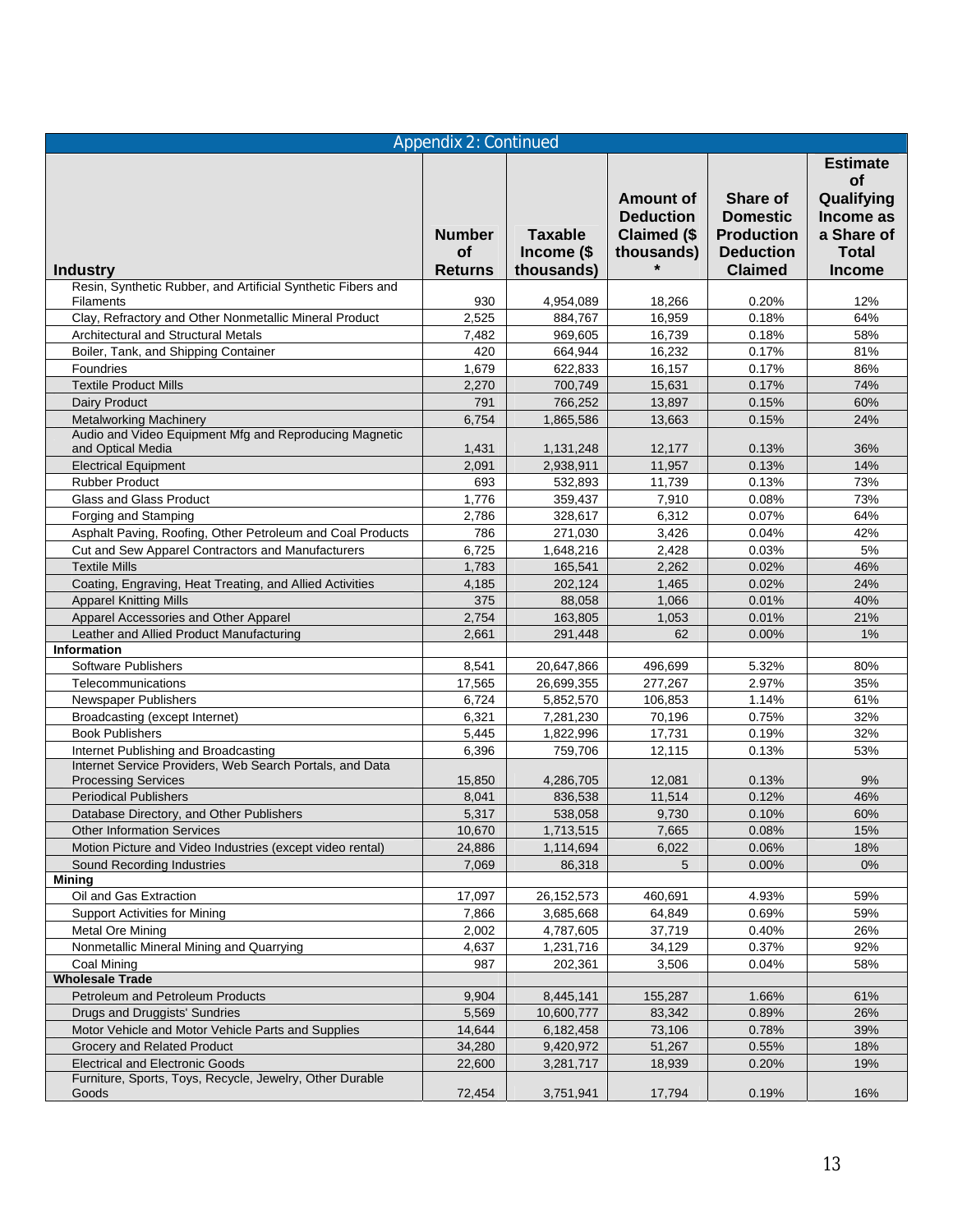|                                                                                     | <b>Appendix 2: Continued</b> |                              |                                      |                                       |                                                         |
|-------------------------------------------------------------------------------------|------------------------------|------------------------------|--------------------------------------|---------------------------------------|---------------------------------------------------------|
|                                                                                     |                              |                              | <b>Amount of</b><br><b>Deduction</b> | <b>Share of</b><br><b>Domestic</b>    | <b>Estimate</b><br><b>of</b><br>Qualifying<br>Income as |
|                                                                                     | <b>Number</b><br>of          | <b>Taxable</b><br>Income (\$ | Claimed (\$<br>thousands)            | <b>Production</b><br><b>Deduction</b> | a Share of<br><b>Total</b>                              |
| <b>Industry</b>                                                                     | <b>Returns</b>               | thousands)                   |                                      | <b>Claimed</b>                        | <b>Income</b>                                           |
| Professional and Commercial Equipment and Supplies                                  | 31,444                       | 3,422,904                    | 14,341                               | 0.15%                                 | 14%                                                     |
| Metal and Mineral (except Petroleum)                                                | 3,702                        | 2,250,589                    | 13,889                               | 0.15%                                 | 21%                                                     |
| Lumber and Other Construction Materials                                             | 14,652                       | 1,885,051                    | 12,194                               | 0.13%                                 | 22%                                                     |
| Machinery, Equipment, and Supplies                                                  | 49,836                       | 4,796,656                    | 10,288                               | 0.11%                                 | 7%                                                      |
| Miscellaneous Nondurable Goods                                                      | 33,632                       | 2,125,850                    | 8,135                                | 0.09%                                 | 13%                                                     |
| <b>Chemical and Allied Products</b>                                                 | 8,943                        | 1,162,333                    | 5,528                                | 0.06%                                 | 16%                                                     |
| <b>Farm Product Raw Material</b>                                                    | 5,436                        | 2,068,210                    | 4,040                                | 0.04%                                 | 7%                                                      |
| Beer, Wine, and Distilled Alcoholic Beverage                                        | 3,415                        | 1,362,656                    | 3,386                                | 0.04%                                 | 8%                                                      |
| Apparel, Piece Goods, and Notions                                                   | 25,472                       | 4,031,056                    | 2,542                                | 0.03%                                 | 2%                                                      |
| Hardware, Plumbing, Heating Equipment and Supplies                                  | 14,347                       | 1,580,181                    | 1,603                                | 0.02%                                 | 3%                                                      |
| Paper and Paper Product                                                             | 9,488                        | 360,365                      | 148                                  | 0.00%                                 | 1%                                                      |
| Wholesale Electronic Markets and Agents and Brokers                                 | 13.907                       | 280,560                      | $\Omega$                             | 0.00%                                 | 0%                                                      |
| <b>Construction</b>                                                                 |                              |                              |                                      |                                       |                                                         |
| <b>Construction of Buildings</b>                                                    | 224,109                      | 19,642,347                   | 304,695                              | 3.26%                                 | 52%                                                     |
| Heavy and Civil Engineering Construction                                            | 27,269                       | 2,374,819                    | 42,804                               | 0.46%                                 | 60%                                                     |
| <b>Other Specialty Trade Contractors</b>                                            | 329,468                      | 2,936,503                    | 31,329                               | 0.34%                                 | 36%                                                     |
| <b>Land Subdivision</b>                                                             | 46,219                       | 3,154,079                    | 24.293                               | 0.26%                                 | 26%                                                     |
| <b>Electrical Contractors</b>                                                       | 51,305                       | 546,944                      | 6,772                                | 0.07%                                 | 41%                                                     |
| Plumbing, Heating, and Air-Conditioning Contractors<br><b>Utilities</b>             | 73,150                       | 678,831                      | 6,216                                | 0.07%                                 | 31%                                                     |
| <b>Combination Gas and Electric</b>                                                 | 36                           | 12,500,797                   | 148,186                              | 1.59%                                 | 40%                                                     |
| Electric Power Generation, Transmission and Distribution                            | 836                          | 8,389,263                    | 104,645                              | 1.12%                                 | 42%                                                     |
| <b>Natural Gas Distribution</b>                                                     | 680                          | 5,556,078                    | 33,657                               | 0.36%                                 | 20%                                                     |
| Water, Sewage and Other Systems                                                     | 5,984                        | 366,949                      | 5,986                                | 0.06%                                 | 54%                                                     |
| <b>Finance and Insurance</b>                                                        |                              |                              |                                      |                                       |                                                         |
| Stock Property and Casualty Companies (Form 1120-PC)                                | 4,402                        | 37,450,792                   | 40,217                               | 0.43%                                 | 4%                                                      |
| Life Insurance, Stock Companies (Form 1120L)                                        | 1,088                        | 26,291,048                   | 38,305                               | 0.41%                                 | 5%                                                      |
| Activities Related to Credit Intermediation (Ioan brokers,<br>check clearing, etc.) | 28,177                       | 3,322,249                    | 15,434                               | 0.17%                                 | 15%                                                     |
| Securities and Commodity Exchanges and Other Financial                              |                              |                              |                                      |                                       |                                                         |
| <b>Investment Activities</b>                                                        | 37,211                       | 13,505,107                   | 2,786                                | 0.03%                                 | $1\%$                                                   |
| Life Insurance, Mutual Companies (Form 1120L)                                       | 57                           | 3,986,404                    | 1,886                                | 0.02%                                 | 2%                                                      |
| Mutual Property and Casualty Companies (Form 1120-PC)                               | 1,514                        | 19,880,959                   | 1,435                                | 0.02%                                 | 0%                                                      |
| <b>Other Financial Vehicles</b>                                                     | 12,051                       | 5,586,948                    | 1,037                                | 0.01%                                 | $1\%$                                                   |
| Other Insurance Related Activities (third-party admin. of                           |                              |                              |                                      |                                       |                                                         |
| insurance, pension funds)                                                           | 13,361<br>86,716             | 2,810,933<br>4,411,199       | 814                                  | 0.01%                                 | $1\%$                                                   |
| Insurance Agencies and Brokerages                                                   |                              |                              | 83<br>59                             | 0.00%                                 | $0\%$<br>0%                                             |
| Securities Brokerage<br>Savings Institutions, Credit Unions and Other Depository    | 8,015                        | 11,085,589                   |                                      | 0.00%                                 |                                                         |
| Credit Intermediation                                                               | 1,236                        | 14,095,290                   | 15                                   | 0.00%                                 | 0%                                                      |
| Investment Banking and Securities Dealing                                           | 3,423                        | 15,230,924                   | 8                                    | 0.00%                                 | 0%                                                      |
| <b>Commercial Banking</b>                                                           | 1,990                        | 4,527,568                    | 4                                    | $0.00\%$                              | 0%                                                      |
| Credit Card Issuing and Other Consumer Credit                                       | 8,560                        | 9,184,285                    | $\mathbf{1}$                         | 0.00%                                 | 0%                                                      |
| Real Estate Credit (including mortgage bankers and<br>originators)                  | 15,801                       | 2,042,793                    | 0                                    | 0.00%                                 | 0%                                                      |
| International, Secondary Financing and Other Nondepository<br>Credit Intermediation | 4,637                        | 13,785,464                   | 0                                    | $0.00\%$                              | 0%                                                      |
| <b>Commodity Contracts Dealing and Brokerage</b>                                    | 2,238                        | 386,917                      | $\mathbf 0$                          | 0.00%                                 | 0%                                                      |
| Open-End Investment Funds (Form 1120-RIC)                                           | 10,959                       | 2,283                        | $\mathbf 0$                          | 0.00%                                 | 0%                                                      |
| Real Estate Investment Trusts (Form 1120-REIT)                                      | 1,251                        | 33,561                       | $\mathbf 0$                          | 0.00%                                 | 0%                                                      |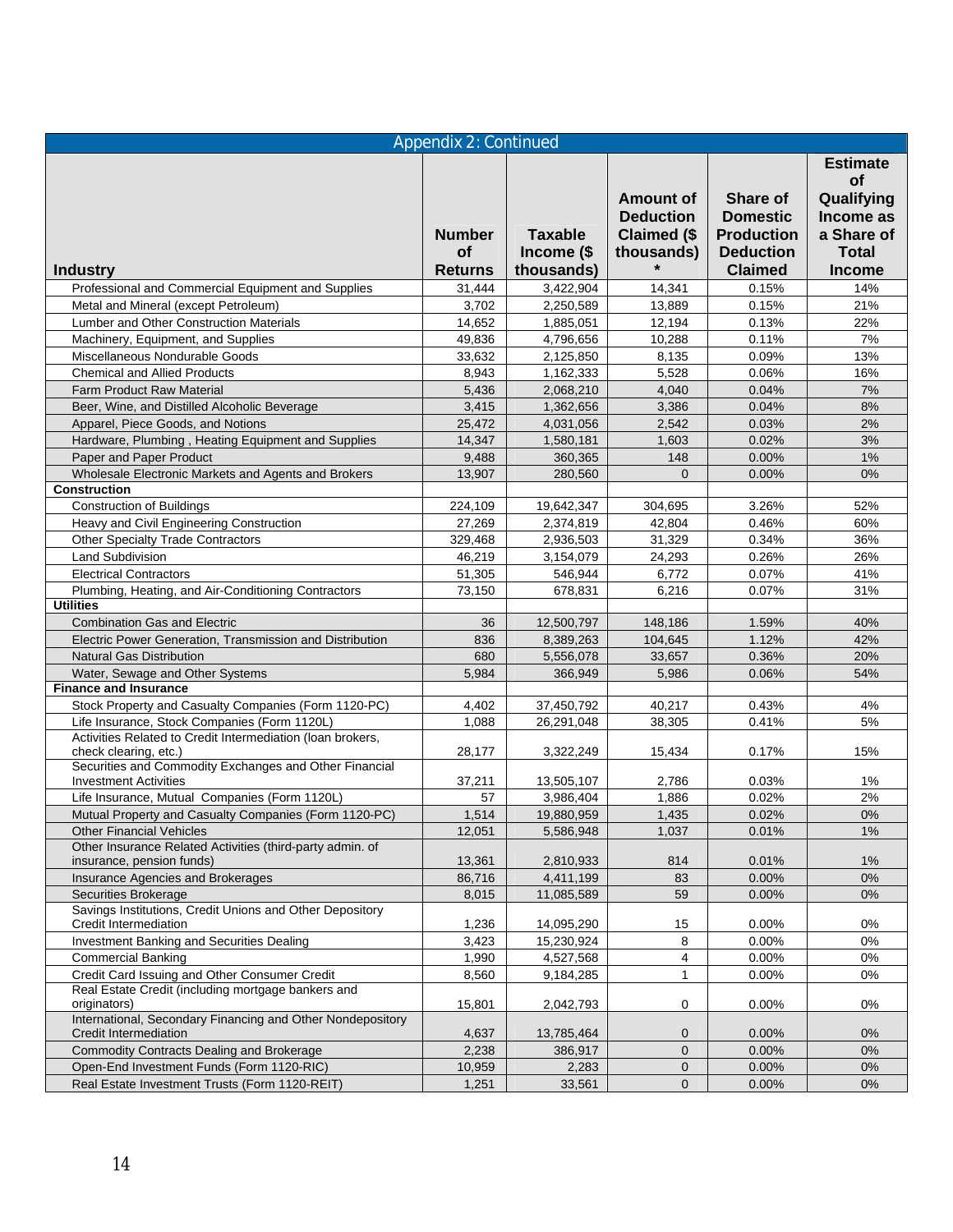| <b>Estimate</b><br><b>of</b><br>Qualifying<br><b>Amount of</b><br><b>Share of</b><br>Income as<br><b>Deduction</b><br><b>Domestic</b><br><b>Taxable</b><br>Claimed (\$<br><b>Production</b><br>a Share of<br><b>Number</b><br><b>of</b><br>Income (\$<br><b>Deduction</b><br><b>Total</b><br>thousands)<br><b>Claimed</b><br><b>Returns</b><br>thousands)<br><b>Income</b><br><b>Industry</b><br>Professional, Scientific, and Technical Services<br>29,764<br>0.32%<br>41%<br>Architectural, Engineering, and Related Services<br>91,377<br>2,431,608<br>Computer Systems Design and Related Services<br>108,521<br>3,868,196<br>24,378<br>0.26%<br>21%<br>Scientific Research and Development Services<br>0.07%<br>11%<br>11,453<br>2,001,012<br>6,801<br>Management, Scientific, and Technical Consulting Services<br>6,517<br>0.07%<br>6%<br>225,775<br>3,752,669<br>Other Professional, Scientific, and Technical Services<br>0.05%<br>12%<br>90,409<br>1,222,727<br>4,324<br>40,654<br>1,404<br>0.02%<br>24%<br><b>Specialized Design Services</b><br>193,952<br><b>Legal Services</b><br>104,389<br>679,270<br>119<br>0.00%<br>1%<br>Accounting, Tax Preparation, Bookkeeping, and Payroll<br><b>Services</b><br>0.00%<br>0%<br>66,627<br>995,828<br>0<br>Advertising and Related Services<br>47,070<br>$\Omega$<br>0.00%<br>0%<br>1,266,504<br><b>Retail Trade</b><br>Food and Beverage Stores<br>77,920<br>8,779,886<br>21,343<br>0.23%<br>8%<br>2%<br>Homes Centers; Paint and Wallpaper Stores<br>3,200<br>10,215<br>0.11%<br>14,275,716<br>Clothing and Clothing Accessories Stores<br>52,049<br>10,395,776<br>5,742<br>0.06%<br>2%<br>Electronics and Appliance Stores<br>31,164<br>3,054,568<br>4,965<br>0.05%<br>5%<br>0.04%<br>12%<br><b>Other Building Material Dealers</b><br>19,375<br>1,053,772<br>3,697<br>0.04%<br>6%<br><b>Nonstore Retailers</b><br>50,352<br>2,095,986<br>3,685<br>6%<br>3,641<br>0.04%<br>Furniture and Home Furnishings Stores<br>42,130<br>2,145,621<br>38,508<br>3,030<br>0.03%<br>11%<br><b>Gasoline Stations</b><br>917,726<br>Other Motor Vehicle and Parts Dealers<br>42,094<br>2,372,233<br>0.02%<br>3%<br>2,191<br><b>Miscellaneous Store Retailers</b><br>2%<br>91,513<br>1,871<br>0.02%<br>3,357,246<br>2%<br>30,589<br>1,287<br>0.01%<br>Sporting Goods, Hobby, Book, and Music Stores<br>1,811,735<br>1%<br>Health and Personal Care Stores<br>0.01%<br>38,611<br>5,201,005<br>805<br>0%<br><b>General Merchandise Stores</b><br>10,733<br>531<br>0.01%<br>28,686,594<br>New and Used Car Dealers<br>2,263,881<br>0.01%<br>1%<br>51,472<br>475<br><b>Hardware Stores</b><br>0.00%<br>6%<br>7,487<br>158,908<br>307<br>Lawn and Garden Equipment and Supplies Stores<br>9,883<br>66,434<br>208<br>0.00%<br>10%<br>89,985<br>Beer, Wine, and Liquor Stores<br>18,636<br>0<br>0.00%<br>0%<br><b>Management of Companies (Holding Companies)</b><br>$\Omega$<br>Offices of Other Holding Companies<br>13%<br>45,857<br>9,211,851<br>36,706<br>0.39%<br>Offices of Bank Holding Companies<br>0%<br>5,064<br>138,738,246<br>560<br>0.01%<br><b>Agriculture, Forestry, Fishing and Hunting</b><br>0<br>2,534,326<br>16,300<br>21%<br><b>Agricultural Production</b><br>101,263<br>0.17%<br>Forestry and Logging<br>399,553<br>0.03%<br>11,176<br>2,665<br>22%<br>Support Activities and Fishing, Hunting and Trapping<br>30,001<br>258,828<br>1,623<br>0.02%<br>21%<br><b>Real Estate and Rental and Leasing</b><br><b>Other Real Estate Activities</b><br>3,820,487<br>0.16%<br>13%<br>187,051<br>14,518<br>Lessors of Buildings<br>216,362<br>1,419<br>0.02%<br>$1\%$<br>3,898,669<br>Offices of Real Estate Agents and Brokers<br>116,523<br>1,018,852<br>1,320<br>0.01%<br>4%<br>Commercial and Industrial Machinery and Equipment Rental<br>and Leasing<br>1,232<br>0.01%<br>2%<br>29,453<br>1,704,578<br>Other Consumer Goods and General Rental Centers<br>2%<br>14,282<br>563,475<br>354<br>$0.00\%$<br>Lessors of Miniwarehouses, Self-Storage Units and Other<br><b>Real Estate</b><br>67,563<br>270<br>0.00%<br>1%<br>1,719,517<br>Automotive Equipment Rental and Leasing<br>8,759<br>748,835<br>0.00%<br>1%<br>191<br>Lessors of Nonfinancial Intangible Assets (except copyrighted<br>works)<br>1,954<br>125<br>0.00%<br>2%<br>257,365<br>Arts, Entertainment, and Recreation<br>Amusement, Gambling, and Recreation Industries<br>52,870<br>1,035,018<br>6,732<br>0.07%<br>22%<br><b>Appendix 2: Continued</b> | <b>Appendix 2: Continued</b> |  |  |  |  |  |  |
|-------------------------------------------------------------------------------------------------------------------------------------------------------------------------------------------------------------------------------------------------------------------------------------------------------------------------------------------------------------------------------------------------------------------------------------------------------------------------------------------------------------------------------------------------------------------------------------------------------------------------------------------------------------------------------------------------------------------------------------------------------------------------------------------------------------------------------------------------------------------------------------------------------------------------------------------------------------------------------------------------------------------------------------------------------------------------------------------------------------------------------------------------------------------------------------------------------------------------------------------------------------------------------------------------------------------------------------------------------------------------------------------------------------------------------------------------------------------------------------------------------------------------------------------------------------------------------------------------------------------------------------------------------------------------------------------------------------------------------------------------------------------------------------------------------------------------------------------------------------------------------------------------------------------------------------------------------------------------------------------------------------------------------------------------------------------------------------------------------------------------------------------------------------------------------------------------------------------------------------------------------------------------------------------------------------------------------------------------------------------------------------------------------------------------------------------------------------------------------------------------------------------------------------------------------------------------------------------------------------------------------------------------------------------------------------------------------------------------------------------------------------------------------------------------------------------------------------------------------------------------------------------------------------------------------------------------------------------------------------------------------------------------------------------------------------------------------------------------------------------------------------------------------------------------------------------------------------------------------------------------------------------------------------------------------------------------------------------------------------------------------------------------------------------------------------------------------------------------------------------------------------------------------------------------------------------------------------------------------------------------------------------------------------------------------------------------------------------------------------------------------------------------------------------------------------------------------------------------------------------------------------------------------------------------------------------------------------------------------------------------------------------------------------------------------------------------------------------------------------------------------------------------------------------------------------------------------------------------------------------------------------------------------------------------------------------------------------------------------------------------------------------------------------------------------------------------------------------------------|------------------------------|--|--|--|--|--|--|
|                                                                                                                                                                                                                                                                                                                                                                                                                                                                                                                                                                                                                                                                                                                                                                                                                                                                                                                                                                                                                                                                                                                                                                                                                                                                                                                                                                                                                                                                                                                                                                                                                                                                                                                                                                                                                                                                                                                                                                                                                                                                                                                                                                                                                                                                                                                                                                                                                                                                                                                                                                                                                                                                                                                                                                                                                                                                                                                                                                                                                                                                                                                                                                                                                                                                                                                                                                                                                                                                                                                                                                                                                                                                                                                                                                                                                                                                                                                                                                                                                                                                                                                                                                                                                                                                                                                                                                                                                                                                               |                              |  |  |  |  |  |  |
|                                                                                                                                                                                                                                                                                                                                                                                                                                                                                                                                                                                                                                                                                                                                                                                                                                                                                                                                                                                                                                                                                                                                                                                                                                                                                                                                                                                                                                                                                                                                                                                                                                                                                                                                                                                                                                                                                                                                                                                                                                                                                                                                                                                                                                                                                                                                                                                                                                                                                                                                                                                                                                                                                                                                                                                                                                                                                                                                                                                                                                                                                                                                                                                                                                                                                                                                                                                                                                                                                                                                                                                                                                                                                                                                                                                                                                                                                                                                                                                                                                                                                                                                                                                                                                                                                                                                                                                                                                                                               |                              |  |  |  |  |  |  |
|                                                                                                                                                                                                                                                                                                                                                                                                                                                                                                                                                                                                                                                                                                                                                                                                                                                                                                                                                                                                                                                                                                                                                                                                                                                                                                                                                                                                                                                                                                                                                                                                                                                                                                                                                                                                                                                                                                                                                                                                                                                                                                                                                                                                                                                                                                                                                                                                                                                                                                                                                                                                                                                                                                                                                                                                                                                                                                                                                                                                                                                                                                                                                                                                                                                                                                                                                                                                                                                                                                                                                                                                                                                                                                                                                                                                                                                                                                                                                                                                                                                                                                                                                                                                                                                                                                                                                                                                                                                                               |                              |  |  |  |  |  |  |
|                                                                                                                                                                                                                                                                                                                                                                                                                                                                                                                                                                                                                                                                                                                                                                                                                                                                                                                                                                                                                                                                                                                                                                                                                                                                                                                                                                                                                                                                                                                                                                                                                                                                                                                                                                                                                                                                                                                                                                                                                                                                                                                                                                                                                                                                                                                                                                                                                                                                                                                                                                                                                                                                                                                                                                                                                                                                                                                                                                                                                                                                                                                                                                                                                                                                                                                                                                                                                                                                                                                                                                                                                                                                                                                                                                                                                                                                                                                                                                                                                                                                                                                                                                                                                                                                                                                                                                                                                                                                               |                              |  |  |  |  |  |  |
|                                                                                                                                                                                                                                                                                                                                                                                                                                                                                                                                                                                                                                                                                                                                                                                                                                                                                                                                                                                                                                                                                                                                                                                                                                                                                                                                                                                                                                                                                                                                                                                                                                                                                                                                                                                                                                                                                                                                                                                                                                                                                                                                                                                                                                                                                                                                                                                                                                                                                                                                                                                                                                                                                                                                                                                                                                                                                                                                                                                                                                                                                                                                                                                                                                                                                                                                                                                                                                                                                                                                                                                                                                                                                                                                                                                                                                                                                                                                                                                                                                                                                                                                                                                                                                                                                                                                                                                                                                                                               |                              |  |  |  |  |  |  |
|                                                                                                                                                                                                                                                                                                                                                                                                                                                                                                                                                                                                                                                                                                                                                                                                                                                                                                                                                                                                                                                                                                                                                                                                                                                                                                                                                                                                                                                                                                                                                                                                                                                                                                                                                                                                                                                                                                                                                                                                                                                                                                                                                                                                                                                                                                                                                                                                                                                                                                                                                                                                                                                                                                                                                                                                                                                                                                                                                                                                                                                                                                                                                                                                                                                                                                                                                                                                                                                                                                                                                                                                                                                                                                                                                                                                                                                                                                                                                                                                                                                                                                                                                                                                                                                                                                                                                                                                                                                                               |                              |  |  |  |  |  |  |
|                                                                                                                                                                                                                                                                                                                                                                                                                                                                                                                                                                                                                                                                                                                                                                                                                                                                                                                                                                                                                                                                                                                                                                                                                                                                                                                                                                                                                                                                                                                                                                                                                                                                                                                                                                                                                                                                                                                                                                                                                                                                                                                                                                                                                                                                                                                                                                                                                                                                                                                                                                                                                                                                                                                                                                                                                                                                                                                                                                                                                                                                                                                                                                                                                                                                                                                                                                                                                                                                                                                                                                                                                                                                                                                                                                                                                                                                                                                                                                                                                                                                                                                                                                                                                                                                                                                                                                                                                                                                               |                              |  |  |  |  |  |  |
|                                                                                                                                                                                                                                                                                                                                                                                                                                                                                                                                                                                                                                                                                                                                                                                                                                                                                                                                                                                                                                                                                                                                                                                                                                                                                                                                                                                                                                                                                                                                                                                                                                                                                                                                                                                                                                                                                                                                                                                                                                                                                                                                                                                                                                                                                                                                                                                                                                                                                                                                                                                                                                                                                                                                                                                                                                                                                                                                                                                                                                                                                                                                                                                                                                                                                                                                                                                                                                                                                                                                                                                                                                                                                                                                                                                                                                                                                                                                                                                                                                                                                                                                                                                                                                                                                                                                                                                                                                                                               |                              |  |  |  |  |  |  |
|                                                                                                                                                                                                                                                                                                                                                                                                                                                                                                                                                                                                                                                                                                                                                                                                                                                                                                                                                                                                                                                                                                                                                                                                                                                                                                                                                                                                                                                                                                                                                                                                                                                                                                                                                                                                                                                                                                                                                                                                                                                                                                                                                                                                                                                                                                                                                                                                                                                                                                                                                                                                                                                                                                                                                                                                                                                                                                                                                                                                                                                                                                                                                                                                                                                                                                                                                                                                                                                                                                                                                                                                                                                                                                                                                                                                                                                                                                                                                                                                                                                                                                                                                                                                                                                                                                                                                                                                                                                                               |                              |  |  |  |  |  |  |
|                                                                                                                                                                                                                                                                                                                                                                                                                                                                                                                                                                                                                                                                                                                                                                                                                                                                                                                                                                                                                                                                                                                                                                                                                                                                                                                                                                                                                                                                                                                                                                                                                                                                                                                                                                                                                                                                                                                                                                                                                                                                                                                                                                                                                                                                                                                                                                                                                                                                                                                                                                                                                                                                                                                                                                                                                                                                                                                                                                                                                                                                                                                                                                                                                                                                                                                                                                                                                                                                                                                                                                                                                                                                                                                                                                                                                                                                                                                                                                                                                                                                                                                                                                                                                                                                                                                                                                                                                                                                               |                              |  |  |  |  |  |  |
|                                                                                                                                                                                                                                                                                                                                                                                                                                                                                                                                                                                                                                                                                                                                                                                                                                                                                                                                                                                                                                                                                                                                                                                                                                                                                                                                                                                                                                                                                                                                                                                                                                                                                                                                                                                                                                                                                                                                                                                                                                                                                                                                                                                                                                                                                                                                                                                                                                                                                                                                                                                                                                                                                                                                                                                                                                                                                                                                                                                                                                                                                                                                                                                                                                                                                                                                                                                                                                                                                                                                                                                                                                                                                                                                                                                                                                                                                                                                                                                                                                                                                                                                                                                                                                                                                                                                                                                                                                                                               |                              |  |  |  |  |  |  |
|                                                                                                                                                                                                                                                                                                                                                                                                                                                                                                                                                                                                                                                                                                                                                                                                                                                                                                                                                                                                                                                                                                                                                                                                                                                                                                                                                                                                                                                                                                                                                                                                                                                                                                                                                                                                                                                                                                                                                                                                                                                                                                                                                                                                                                                                                                                                                                                                                                                                                                                                                                                                                                                                                                                                                                                                                                                                                                                                                                                                                                                                                                                                                                                                                                                                                                                                                                                                                                                                                                                                                                                                                                                                                                                                                                                                                                                                                                                                                                                                                                                                                                                                                                                                                                                                                                                                                                                                                                                                               |                              |  |  |  |  |  |  |
|                                                                                                                                                                                                                                                                                                                                                                                                                                                                                                                                                                                                                                                                                                                                                                                                                                                                                                                                                                                                                                                                                                                                                                                                                                                                                                                                                                                                                                                                                                                                                                                                                                                                                                                                                                                                                                                                                                                                                                                                                                                                                                                                                                                                                                                                                                                                                                                                                                                                                                                                                                                                                                                                                                                                                                                                                                                                                                                                                                                                                                                                                                                                                                                                                                                                                                                                                                                                                                                                                                                                                                                                                                                                                                                                                                                                                                                                                                                                                                                                                                                                                                                                                                                                                                                                                                                                                                                                                                                                               |                              |  |  |  |  |  |  |
|                                                                                                                                                                                                                                                                                                                                                                                                                                                                                                                                                                                                                                                                                                                                                                                                                                                                                                                                                                                                                                                                                                                                                                                                                                                                                                                                                                                                                                                                                                                                                                                                                                                                                                                                                                                                                                                                                                                                                                                                                                                                                                                                                                                                                                                                                                                                                                                                                                                                                                                                                                                                                                                                                                                                                                                                                                                                                                                                                                                                                                                                                                                                                                                                                                                                                                                                                                                                                                                                                                                                                                                                                                                                                                                                                                                                                                                                                                                                                                                                                                                                                                                                                                                                                                                                                                                                                                                                                                                                               |                              |  |  |  |  |  |  |
|                                                                                                                                                                                                                                                                                                                                                                                                                                                                                                                                                                                                                                                                                                                                                                                                                                                                                                                                                                                                                                                                                                                                                                                                                                                                                                                                                                                                                                                                                                                                                                                                                                                                                                                                                                                                                                                                                                                                                                                                                                                                                                                                                                                                                                                                                                                                                                                                                                                                                                                                                                                                                                                                                                                                                                                                                                                                                                                                                                                                                                                                                                                                                                                                                                                                                                                                                                                                                                                                                                                                                                                                                                                                                                                                                                                                                                                                                                                                                                                                                                                                                                                                                                                                                                                                                                                                                                                                                                                                               |                              |  |  |  |  |  |  |
|                                                                                                                                                                                                                                                                                                                                                                                                                                                                                                                                                                                                                                                                                                                                                                                                                                                                                                                                                                                                                                                                                                                                                                                                                                                                                                                                                                                                                                                                                                                                                                                                                                                                                                                                                                                                                                                                                                                                                                                                                                                                                                                                                                                                                                                                                                                                                                                                                                                                                                                                                                                                                                                                                                                                                                                                                                                                                                                                                                                                                                                                                                                                                                                                                                                                                                                                                                                                                                                                                                                                                                                                                                                                                                                                                                                                                                                                                                                                                                                                                                                                                                                                                                                                                                                                                                                                                                                                                                                                               |                              |  |  |  |  |  |  |
|                                                                                                                                                                                                                                                                                                                                                                                                                                                                                                                                                                                                                                                                                                                                                                                                                                                                                                                                                                                                                                                                                                                                                                                                                                                                                                                                                                                                                                                                                                                                                                                                                                                                                                                                                                                                                                                                                                                                                                                                                                                                                                                                                                                                                                                                                                                                                                                                                                                                                                                                                                                                                                                                                                                                                                                                                                                                                                                                                                                                                                                                                                                                                                                                                                                                                                                                                                                                                                                                                                                                                                                                                                                                                                                                                                                                                                                                                                                                                                                                                                                                                                                                                                                                                                                                                                                                                                                                                                                                               |                              |  |  |  |  |  |  |
|                                                                                                                                                                                                                                                                                                                                                                                                                                                                                                                                                                                                                                                                                                                                                                                                                                                                                                                                                                                                                                                                                                                                                                                                                                                                                                                                                                                                                                                                                                                                                                                                                                                                                                                                                                                                                                                                                                                                                                                                                                                                                                                                                                                                                                                                                                                                                                                                                                                                                                                                                                                                                                                                                                                                                                                                                                                                                                                                                                                                                                                                                                                                                                                                                                                                                                                                                                                                                                                                                                                                                                                                                                                                                                                                                                                                                                                                                                                                                                                                                                                                                                                                                                                                                                                                                                                                                                                                                                                                               |                              |  |  |  |  |  |  |
|                                                                                                                                                                                                                                                                                                                                                                                                                                                                                                                                                                                                                                                                                                                                                                                                                                                                                                                                                                                                                                                                                                                                                                                                                                                                                                                                                                                                                                                                                                                                                                                                                                                                                                                                                                                                                                                                                                                                                                                                                                                                                                                                                                                                                                                                                                                                                                                                                                                                                                                                                                                                                                                                                                                                                                                                                                                                                                                                                                                                                                                                                                                                                                                                                                                                                                                                                                                                                                                                                                                                                                                                                                                                                                                                                                                                                                                                                                                                                                                                                                                                                                                                                                                                                                                                                                                                                                                                                                                                               |                              |  |  |  |  |  |  |
|                                                                                                                                                                                                                                                                                                                                                                                                                                                                                                                                                                                                                                                                                                                                                                                                                                                                                                                                                                                                                                                                                                                                                                                                                                                                                                                                                                                                                                                                                                                                                                                                                                                                                                                                                                                                                                                                                                                                                                                                                                                                                                                                                                                                                                                                                                                                                                                                                                                                                                                                                                                                                                                                                                                                                                                                                                                                                                                                                                                                                                                                                                                                                                                                                                                                                                                                                                                                                                                                                                                                                                                                                                                                                                                                                                                                                                                                                                                                                                                                                                                                                                                                                                                                                                                                                                                                                                                                                                                                               |                              |  |  |  |  |  |  |
|                                                                                                                                                                                                                                                                                                                                                                                                                                                                                                                                                                                                                                                                                                                                                                                                                                                                                                                                                                                                                                                                                                                                                                                                                                                                                                                                                                                                                                                                                                                                                                                                                                                                                                                                                                                                                                                                                                                                                                                                                                                                                                                                                                                                                                                                                                                                                                                                                                                                                                                                                                                                                                                                                                                                                                                                                                                                                                                                                                                                                                                                                                                                                                                                                                                                                                                                                                                                                                                                                                                                                                                                                                                                                                                                                                                                                                                                                                                                                                                                                                                                                                                                                                                                                                                                                                                                                                                                                                                                               |                              |  |  |  |  |  |  |
|                                                                                                                                                                                                                                                                                                                                                                                                                                                                                                                                                                                                                                                                                                                                                                                                                                                                                                                                                                                                                                                                                                                                                                                                                                                                                                                                                                                                                                                                                                                                                                                                                                                                                                                                                                                                                                                                                                                                                                                                                                                                                                                                                                                                                                                                                                                                                                                                                                                                                                                                                                                                                                                                                                                                                                                                                                                                                                                                                                                                                                                                                                                                                                                                                                                                                                                                                                                                                                                                                                                                                                                                                                                                                                                                                                                                                                                                                                                                                                                                                                                                                                                                                                                                                                                                                                                                                                                                                                                                               |                              |  |  |  |  |  |  |
|                                                                                                                                                                                                                                                                                                                                                                                                                                                                                                                                                                                                                                                                                                                                                                                                                                                                                                                                                                                                                                                                                                                                                                                                                                                                                                                                                                                                                                                                                                                                                                                                                                                                                                                                                                                                                                                                                                                                                                                                                                                                                                                                                                                                                                                                                                                                                                                                                                                                                                                                                                                                                                                                                                                                                                                                                                                                                                                                                                                                                                                                                                                                                                                                                                                                                                                                                                                                                                                                                                                                                                                                                                                                                                                                                                                                                                                                                                                                                                                                                                                                                                                                                                                                                                                                                                                                                                                                                                                                               |                              |  |  |  |  |  |  |
|                                                                                                                                                                                                                                                                                                                                                                                                                                                                                                                                                                                                                                                                                                                                                                                                                                                                                                                                                                                                                                                                                                                                                                                                                                                                                                                                                                                                                                                                                                                                                                                                                                                                                                                                                                                                                                                                                                                                                                                                                                                                                                                                                                                                                                                                                                                                                                                                                                                                                                                                                                                                                                                                                                                                                                                                                                                                                                                                                                                                                                                                                                                                                                                                                                                                                                                                                                                                                                                                                                                                                                                                                                                                                                                                                                                                                                                                                                                                                                                                                                                                                                                                                                                                                                                                                                                                                                                                                                                                               |                              |  |  |  |  |  |  |
|                                                                                                                                                                                                                                                                                                                                                                                                                                                                                                                                                                                                                                                                                                                                                                                                                                                                                                                                                                                                                                                                                                                                                                                                                                                                                                                                                                                                                                                                                                                                                                                                                                                                                                                                                                                                                                                                                                                                                                                                                                                                                                                                                                                                                                                                                                                                                                                                                                                                                                                                                                                                                                                                                                                                                                                                                                                                                                                                                                                                                                                                                                                                                                                                                                                                                                                                                                                                                                                                                                                                                                                                                                                                                                                                                                                                                                                                                                                                                                                                                                                                                                                                                                                                                                                                                                                                                                                                                                                                               |                              |  |  |  |  |  |  |
|                                                                                                                                                                                                                                                                                                                                                                                                                                                                                                                                                                                                                                                                                                                                                                                                                                                                                                                                                                                                                                                                                                                                                                                                                                                                                                                                                                                                                                                                                                                                                                                                                                                                                                                                                                                                                                                                                                                                                                                                                                                                                                                                                                                                                                                                                                                                                                                                                                                                                                                                                                                                                                                                                                                                                                                                                                                                                                                                                                                                                                                                                                                                                                                                                                                                                                                                                                                                                                                                                                                                                                                                                                                                                                                                                                                                                                                                                                                                                                                                                                                                                                                                                                                                                                                                                                                                                                                                                                                                               |                              |  |  |  |  |  |  |
|                                                                                                                                                                                                                                                                                                                                                                                                                                                                                                                                                                                                                                                                                                                                                                                                                                                                                                                                                                                                                                                                                                                                                                                                                                                                                                                                                                                                                                                                                                                                                                                                                                                                                                                                                                                                                                                                                                                                                                                                                                                                                                                                                                                                                                                                                                                                                                                                                                                                                                                                                                                                                                                                                                                                                                                                                                                                                                                                                                                                                                                                                                                                                                                                                                                                                                                                                                                                                                                                                                                                                                                                                                                                                                                                                                                                                                                                                                                                                                                                                                                                                                                                                                                                                                                                                                                                                                                                                                                                               |                              |  |  |  |  |  |  |
|                                                                                                                                                                                                                                                                                                                                                                                                                                                                                                                                                                                                                                                                                                                                                                                                                                                                                                                                                                                                                                                                                                                                                                                                                                                                                                                                                                                                                                                                                                                                                                                                                                                                                                                                                                                                                                                                                                                                                                                                                                                                                                                                                                                                                                                                                                                                                                                                                                                                                                                                                                                                                                                                                                                                                                                                                                                                                                                                                                                                                                                                                                                                                                                                                                                                                                                                                                                                                                                                                                                                                                                                                                                                                                                                                                                                                                                                                                                                                                                                                                                                                                                                                                                                                                                                                                                                                                                                                                                                               |                              |  |  |  |  |  |  |
|                                                                                                                                                                                                                                                                                                                                                                                                                                                                                                                                                                                                                                                                                                                                                                                                                                                                                                                                                                                                                                                                                                                                                                                                                                                                                                                                                                                                                                                                                                                                                                                                                                                                                                                                                                                                                                                                                                                                                                                                                                                                                                                                                                                                                                                                                                                                                                                                                                                                                                                                                                                                                                                                                                                                                                                                                                                                                                                                                                                                                                                                                                                                                                                                                                                                                                                                                                                                                                                                                                                                                                                                                                                                                                                                                                                                                                                                                                                                                                                                                                                                                                                                                                                                                                                                                                                                                                                                                                                                               |                              |  |  |  |  |  |  |
|                                                                                                                                                                                                                                                                                                                                                                                                                                                                                                                                                                                                                                                                                                                                                                                                                                                                                                                                                                                                                                                                                                                                                                                                                                                                                                                                                                                                                                                                                                                                                                                                                                                                                                                                                                                                                                                                                                                                                                                                                                                                                                                                                                                                                                                                                                                                                                                                                                                                                                                                                                                                                                                                                                                                                                                                                                                                                                                                                                                                                                                                                                                                                                                                                                                                                                                                                                                                                                                                                                                                                                                                                                                                                                                                                                                                                                                                                                                                                                                                                                                                                                                                                                                                                                                                                                                                                                                                                                                                               |                              |  |  |  |  |  |  |
|                                                                                                                                                                                                                                                                                                                                                                                                                                                                                                                                                                                                                                                                                                                                                                                                                                                                                                                                                                                                                                                                                                                                                                                                                                                                                                                                                                                                                                                                                                                                                                                                                                                                                                                                                                                                                                                                                                                                                                                                                                                                                                                                                                                                                                                                                                                                                                                                                                                                                                                                                                                                                                                                                                                                                                                                                                                                                                                                                                                                                                                                                                                                                                                                                                                                                                                                                                                                                                                                                                                                                                                                                                                                                                                                                                                                                                                                                                                                                                                                                                                                                                                                                                                                                                                                                                                                                                                                                                                                               |                              |  |  |  |  |  |  |
|                                                                                                                                                                                                                                                                                                                                                                                                                                                                                                                                                                                                                                                                                                                                                                                                                                                                                                                                                                                                                                                                                                                                                                                                                                                                                                                                                                                                                                                                                                                                                                                                                                                                                                                                                                                                                                                                                                                                                                                                                                                                                                                                                                                                                                                                                                                                                                                                                                                                                                                                                                                                                                                                                                                                                                                                                                                                                                                                                                                                                                                                                                                                                                                                                                                                                                                                                                                                                                                                                                                                                                                                                                                                                                                                                                                                                                                                                                                                                                                                                                                                                                                                                                                                                                                                                                                                                                                                                                                                               |                              |  |  |  |  |  |  |
|                                                                                                                                                                                                                                                                                                                                                                                                                                                                                                                                                                                                                                                                                                                                                                                                                                                                                                                                                                                                                                                                                                                                                                                                                                                                                                                                                                                                                                                                                                                                                                                                                                                                                                                                                                                                                                                                                                                                                                                                                                                                                                                                                                                                                                                                                                                                                                                                                                                                                                                                                                                                                                                                                                                                                                                                                                                                                                                                                                                                                                                                                                                                                                                                                                                                                                                                                                                                                                                                                                                                                                                                                                                                                                                                                                                                                                                                                                                                                                                                                                                                                                                                                                                                                                                                                                                                                                                                                                                                               |                              |  |  |  |  |  |  |
|                                                                                                                                                                                                                                                                                                                                                                                                                                                                                                                                                                                                                                                                                                                                                                                                                                                                                                                                                                                                                                                                                                                                                                                                                                                                                                                                                                                                                                                                                                                                                                                                                                                                                                                                                                                                                                                                                                                                                                                                                                                                                                                                                                                                                                                                                                                                                                                                                                                                                                                                                                                                                                                                                                                                                                                                                                                                                                                                                                                                                                                                                                                                                                                                                                                                                                                                                                                                                                                                                                                                                                                                                                                                                                                                                                                                                                                                                                                                                                                                                                                                                                                                                                                                                                                                                                                                                                                                                                                                               |                              |  |  |  |  |  |  |
|                                                                                                                                                                                                                                                                                                                                                                                                                                                                                                                                                                                                                                                                                                                                                                                                                                                                                                                                                                                                                                                                                                                                                                                                                                                                                                                                                                                                                                                                                                                                                                                                                                                                                                                                                                                                                                                                                                                                                                                                                                                                                                                                                                                                                                                                                                                                                                                                                                                                                                                                                                                                                                                                                                                                                                                                                                                                                                                                                                                                                                                                                                                                                                                                                                                                                                                                                                                                                                                                                                                                                                                                                                                                                                                                                                                                                                                                                                                                                                                                                                                                                                                                                                                                                                                                                                                                                                                                                                                                               |                              |  |  |  |  |  |  |
|                                                                                                                                                                                                                                                                                                                                                                                                                                                                                                                                                                                                                                                                                                                                                                                                                                                                                                                                                                                                                                                                                                                                                                                                                                                                                                                                                                                                                                                                                                                                                                                                                                                                                                                                                                                                                                                                                                                                                                                                                                                                                                                                                                                                                                                                                                                                                                                                                                                                                                                                                                                                                                                                                                                                                                                                                                                                                                                                                                                                                                                                                                                                                                                                                                                                                                                                                                                                                                                                                                                                                                                                                                                                                                                                                                                                                                                                                                                                                                                                                                                                                                                                                                                                                                                                                                                                                                                                                                                                               |                              |  |  |  |  |  |  |
|                                                                                                                                                                                                                                                                                                                                                                                                                                                                                                                                                                                                                                                                                                                                                                                                                                                                                                                                                                                                                                                                                                                                                                                                                                                                                                                                                                                                                                                                                                                                                                                                                                                                                                                                                                                                                                                                                                                                                                                                                                                                                                                                                                                                                                                                                                                                                                                                                                                                                                                                                                                                                                                                                                                                                                                                                                                                                                                                                                                                                                                                                                                                                                                                                                                                                                                                                                                                                                                                                                                                                                                                                                                                                                                                                                                                                                                                                                                                                                                                                                                                                                                                                                                                                                                                                                                                                                                                                                                                               |                              |  |  |  |  |  |  |
|                                                                                                                                                                                                                                                                                                                                                                                                                                                                                                                                                                                                                                                                                                                                                                                                                                                                                                                                                                                                                                                                                                                                                                                                                                                                                                                                                                                                                                                                                                                                                                                                                                                                                                                                                                                                                                                                                                                                                                                                                                                                                                                                                                                                                                                                                                                                                                                                                                                                                                                                                                                                                                                                                                                                                                                                                                                                                                                                                                                                                                                                                                                                                                                                                                                                                                                                                                                                                                                                                                                                                                                                                                                                                                                                                                                                                                                                                                                                                                                                                                                                                                                                                                                                                                                                                                                                                                                                                                                                               |                              |  |  |  |  |  |  |
|                                                                                                                                                                                                                                                                                                                                                                                                                                                                                                                                                                                                                                                                                                                                                                                                                                                                                                                                                                                                                                                                                                                                                                                                                                                                                                                                                                                                                                                                                                                                                                                                                                                                                                                                                                                                                                                                                                                                                                                                                                                                                                                                                                                                                                                                                                                                                                                                                                                                                                                                                                                                                                                                                                                                                                                                                                                                                                                                                                                                                                                                                                                                                                                                                                                                                                                                                                                                                                                                                                                                                                                                                                                                                                                                                                                                                                                                                                                                                                                                                                                                                                                                                                                                                                                                                                                                                                                                                                                                               |                              |  |  |  |  |  |  |
|                                                                                                                                                                                                                                                                                                                                                                                                                                                                                                                                                                                                                                                                                                                                                                                                                                                                                                                                                                                                                                                                                                                                                                                                                                                                                                                                                                                                                                                                                                                                                                                                                                                                                                                                                                                                                                                                                                                                                                                                                                                                                                                                                                                                                                                                                                                                                                                                                                                                                                                                                                                                                                                                                                                                                                                                                                                                                                                                                                                                                                                                                                                                                                                                                                                                                                                                                                                                                                                                                                                                                                                                                                                                                                                                                                                                                                                                                                                                                                                                                                                                                                                                                                                                                                                                                                                                                                                                                                                                               |                              |  |  |  |  |  |  |
|                                                                                                                                                                                                                                                                                                                                                                                                                                                                                                                                                                                                                                                                                                                                                                                                                                                                                                                                                                                                                                                                                                                                                                                                                                                                                                                                                                                                                                                                                                                                                                                                                                                                                                                                                                                                                                                                                                                                                                                                                                                                                                                                                                                                                                                                                                                                                                                                                                                                                                                                                                                                                                                                                                                                                                                                                                                                                                                                                                                                                                                                                                                                                                                                                                                                                                                                                                                                                                                                                                                                                                                                                                                                                                                                                                                                                                                                                                                                                                                                                                                                                                                                                                                                                                                                                                                                                                                                                                                                               |                              |  |  |  |  |  |  |
|                                                                                                                                                                                                                                                                                                                                                                                                                                                                                                                                                                                                                                                                                                                                                                                                                                                                                                                                                                                                                                                                                                                                                                                                                                                                                                                                                                                                                                                                                                                                                                                                                                                                                                                                                                                                                                                                                                                                                                                                                                                                                                                                                                                                                                                                                                                                                                                                                                                                                                                                                                                                                                                                                                                                                                                                                                                                                                                                                                                                                                                                                                                                                                                                                                                                                                                                                                                                                                                                                                                                                                                                                                                                                                                                                                                                                                                                                                                                                                                                                                                                                                                                                                                                                                                                                                                                                                                                                                                                               |                              |  |  |  |  |  |  |
|                                                                                                                                                                                                                                                                                                                                                                                                                                                                                                                                                                                                                                                                                                                                                                                                                                                                                                                                                                                                                                                                                                                                                                                                                                                                                                                                                                                                                                                                                                                                                                                                                                                                                                                                                                                                                                                                                                                                                                                                                                                                                                                                                                                                                                                                                                                                                                                                                                                                                                                                                                                                                                                                                                                                                                                                                                                                                                                                                                                                                                                                                                                                                                                                                                                                                                                                                                                                                                                                                                                                                                                                                                                                                                                                                                                                                                                                                                                                                                                                                                                                                                                                                                                                                                                                                                                                                                                                                                                                               |                              |  |  |  |  |  |  |
|                                                                                                                                                                                                                                                                                                                                                                                                                                                                                                                                                                                                                                                                                                                                                                                                                                                                                                                                                                                                                                                                                                                                                                                                                                                                                                                                                                                                                                                                                                                                                                                                                                                                                                                                                                                                                                                                                                                                                                                                                                                                                                                                                                                                                                                                                                                                                                                                                                                                                                                                                                                                                                                                                                                                                                                                                                                                                                                                                                                                                                                                                                                                                                                                                                                                                                                                                                                                                                                                                                                                                                                                                                                                                                                                                                                                                                                                                                                                                                                                                                                                                                                                                                                                                                                                                                                                                                                                                                                                               |                              |  |  |  |  |  |  |
|                                                                                                                                                                                                                                                                                                                                                                                                                                                                                                                                                                                                                                                                                                                                                                                                                                                                                                                                                                                                                                                                                                                                                                                                                                                                                                                                                                                                                                                                                                                                                                                                                                                                                                                                                                                                                                                                                                                                                                                                                                                                                                                                                                                                                                                                                                                                                                                                                                                                                                                                                                                                                                                                                                                                                                                                                                                                                                                                                                                                                                                                                                                                                                                                                                                                                                                                                                                                                                                                                                                                                                                                                                                                                                                                                                                                                                                                                                                                                                                                                                                                                                                                                                                                                                                                                                                                                                                                                                                                               |                              |  |  |  |  |  |  |
|                                                                                                                                                                                                                                                                                                                                                                                                                                                                                                                                                                                                                                                                                                                                                                                                                                                                                                                                                                                                                                                                                                                                                                                                                                                                                                                                                                                                                                                                                                                                                                                                                                                                                                                                                                                                                                                                                                                                                                                                                                                                                                                                                                                                                                                                                                                                                                                                                                                                                                                                                                                                                                                                                                                                                                                                                                                                                                                                                                                                                                                                                                                                                                                                                                                                                                                                                                                                                                                                                                                                                                                                                                                                                                                                                                                                                                                                                                                                                                                                                                                                                                                                                                                                                                                                                                                                                                                                                                                                               |                              |  |  |  |  |  |  |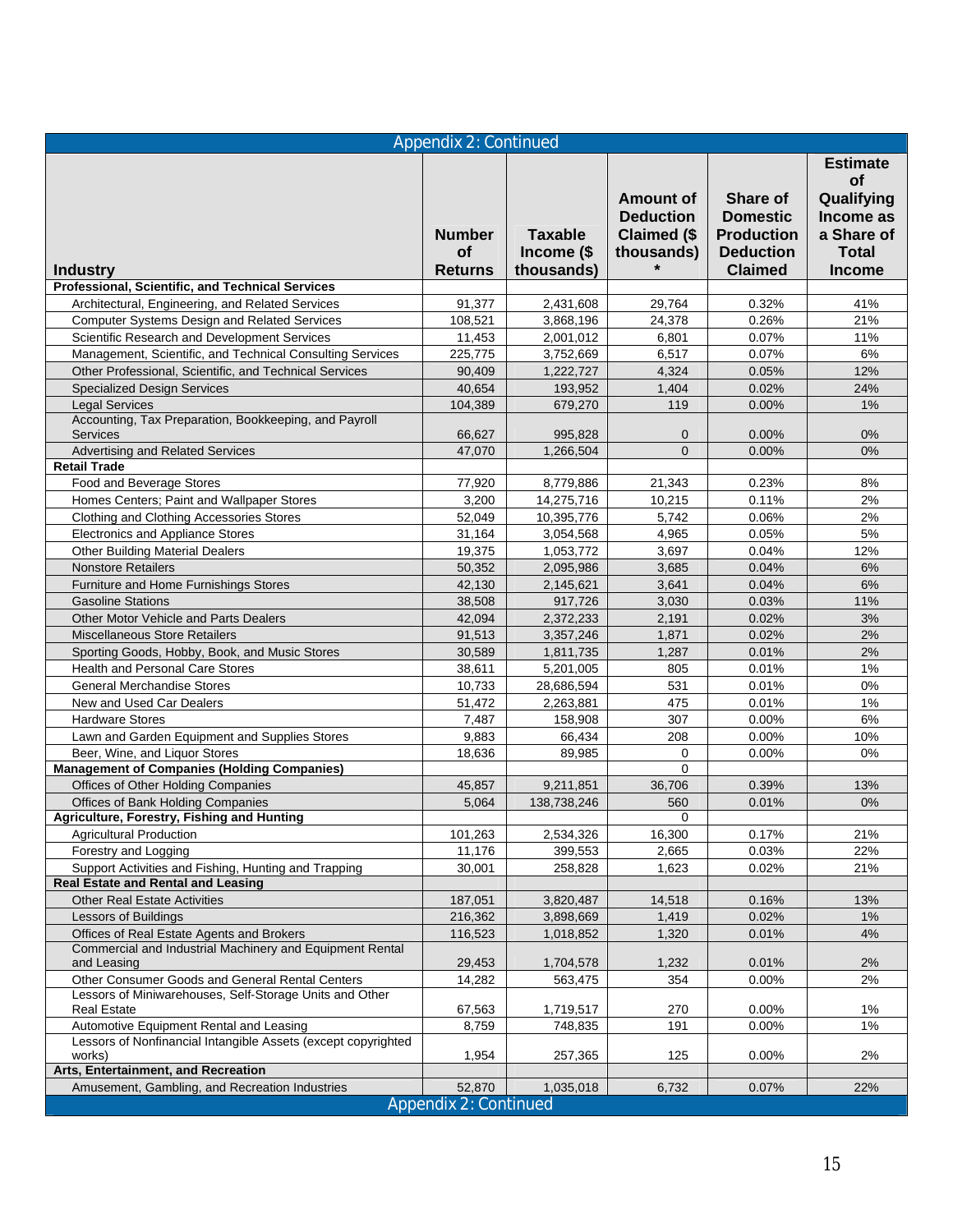|                                                          |                |                |                    |                   | <b>Estimate</b> |
|----------------------------------------------------------|----------------|----------------|--------------------|-------------------|-----------------|
|                                                          |                |                |                    |                   | <b>of</b>       |
|                                                          |                |                | Amount of          | Share of          | Qualifying      |
|                                                          |                |                | <b>Deduction</b>   | <b>Domestic</b>   | Income as       |
|                                                          | <b>Number</b>  | <b>Taxable</b> | <b>Claimed (\$</b> | <b>Production</b> | a Share of      |
|                                                          | <b>of</b>      | Income (\$     | thousands)         | <b>Deduction</b>  | Total           |
| <b>Industry</b>                                          | <b>Returns</b> | thousands)     |                    | <b>Claimed</b>    | <b>Income</b>   |
| Other Arts. Entertainment, and Recreation                | 63.581         | 1,155,128      | 2.431              | 0.03%             | 7%              |
| <b>Health Care and Social Assistance</b>                 |                |                |                    |                   |                 |
| <b>Outpatient Care Centers</b>                           | 6,393          | 2,082,085      | 3,499              | 0.04%             | 6%              |
| Misc. Health Care and Social Assistance                  | 52,189         | 2,388,770      | 2,463              | 0.03%             | 3%              |
| Hospitals, Nursing, and Residential Care Facilities      | 18,263         | 4,008,168      | 231                | 0.00%             | 0%              |
| Offices of Physicians                                    |                | 966,515        | 0                  | 0.00%             | 0%              |
| <b>Offices of Dentists</b>                               | 142,409        |                | $\Omega$           | 0.00%             | 0%              |
| <b>Offices of Other Health Practitioners</b>             | 69,682         | 173,039        | $\Omega$           |                   | 0%              |
| Administrative and Support and Waste Management and      | 92.004         | 290,895        |                    | 0.00%             |                 |
| <b>Remediation Services</b>                              |                |                |                    |                   |                 |
| Other Administrative and Support Services                | 195,813        | 4,101,828      | 4,207              | 0.05%             | 3%              |
| Waste Management and Remediation Services                | 14,531         | 1,665,048      | 1,505              | 0.02%             | 3%              |
| <b>Travel Arrangement and Reservation Services</b>       | 22,649         | 2,860,692      | 360                | 0.00%             | 0%              |
| <b>Employment Services</b>                               | 24,630         | 1,610,670      | $\Omega$           | 0.00%             | 0%              |
| <b>Other Services</b>                                    |                |                |                    |                   | 0%              |
| <b>Repair and Maintenance</b>                            | 164,366        | 826,748        | 5.027              | 0.05%             | 20%             |
| <b>Personal and Laundry Services</b>                     | 140.302        | 1,479,841      | 708                | 0.01%             | 2%              |
| Religious, Grantmaking, Civic, Professional, and Similar |                |                |                    |                   |                 |
| Organizations                                            | 40,209         | 211,639        | 0                  | 0.00%             | 0%              |
| <b>Accommodation and Food Services</b>                   |                |                |                    |                   |                 |
| Food Services and Drinking Places                        | 253,567        | 10,254,148     | 4,739              | 0.05%             | 2%              |
| Accommodation                                            | 33.923         | 6.314.652      | 418                | 0.00%             | 0%              |
| <b>Transportation and Warehousing</b>                    |                |                |                    |                   |                 |
| <b>Truck Transportation</b>                              | 100,026        | 3,913,383      | 1,402              | 0.02%             | 1%              |
| <b>Water Transportation</b>                              | 3,365          | 811,779        | 1,102              | 0.01%             | 5%              |
| Air Transportation                                       | 8,435          | 753,656        | 757                | 0.01%             | 3%              |
| Other Transportation and Support Activities              | 40,974         | 9,355,922      | 524                | 0.01%             | 0%              |
| Warehousing and Storage                                  | 7,287          | 432,139        | 513                | 0.01%             | 4%              |
| <b>Rail Transportation</b>                               | 451            | 5,300,449      | $\Omega$           | 0.00%             | 0%              |
| <b>Transit and Ground Passenger Transportation</b>       | 26,105         | 170,894        | $\overline{0}$     | 0.00%             | 0%              |
| <b>Pipeline Transportation</b>                           | 410            | 905,764        | $\Omega$           | 0.00%             | 0%              |
| <b>Educational Services</b>                              |                |                |                    |                   |                 |
| <b>Educational Services</b>                              | 44.885         | 1,764,540      | 1,296              | 0.01%             | 2%              |
| Other                                                    |                |                |                    |                   |                 |
| Non-Allocable Wholesale and Retail Trade                 | 3,375          | 47             | $\mathbf{0}$       | 0.00%             | 0%              |
| <b>Other Non-Allocable</b>                               | 2,764          | 32             | $\Omega$           | 0.00%             | 0%              |
|                                                          |                |                |                    |                   |                 |
| <b>Total, all Industries</b>                             | 5,671,257      | 1,201,325      | 9,339,228          | 100.0%            | 25914%          |

\*Figures are based on tax year 2005 data. Because the deduction is phasing in, current figures are likely at least twice as large and the fully phased-in figures (tax year 2010 and thereafter) are likely at least three times as large.

Source: IRS Statistics of Income Data.

 $\overline{a}$ 

<sup>1</sup> These estimates are based on forecasts by the Joint Tax Committee. The Office of Management and Budget forecasts much higher losses due to the domestic production deduction — about twice as high. For further discussion of estimating techniques, see Appendix 1.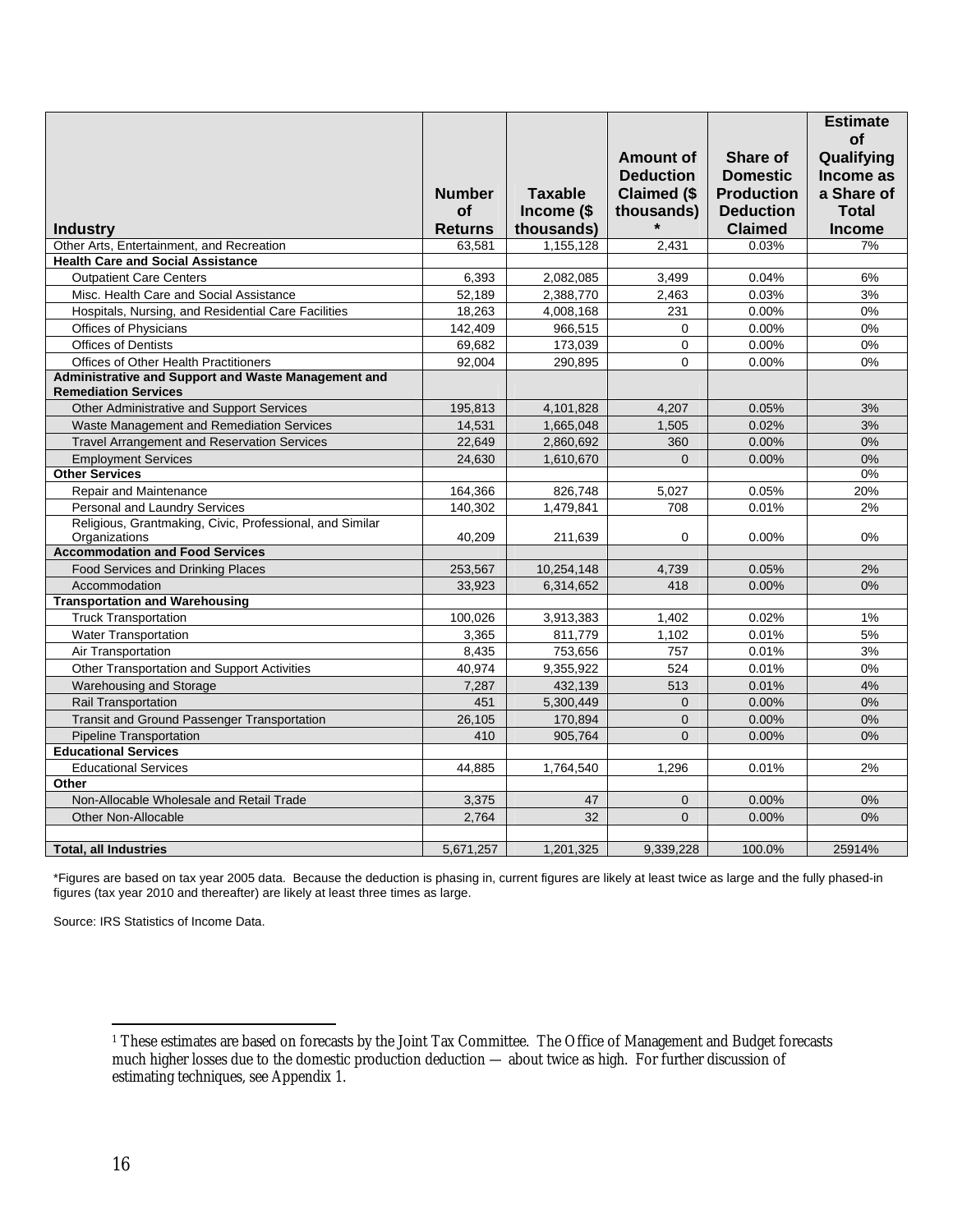<sup>2</sup> For this reason, the tax break is sometimes referred to as the qualified production activities income deduction, or QPAI.

3 Calculated from IRS Statistics of Income data for tax year 2005.

<sup>4</sup> The Office of Management and Budget projects an even greater federal revenue loss — \$26 billion by fiscal year 2011 — but IRS data on actual tax claims under the domestic production deduction suggest that the JCT estimates may be closer to the mark. See Appendix 1.

5 Even more accurate estimates might be produced by considering the extent to which a state's predominant industries qualify for the deduction. Appendix 2 includes IRS data on the deduction by industry sub-category, and the right-most column shows an estimate of the fraction of the category's taxable income that is covered by the deduction. A state with a high concentration of industries with highly deductible income is likely to suffer even larger losses. For example, New Mexico and Oklahoma may be suffering larger losses than Table 3 suggests because of their heavy concentrations of oil and gas extraction activities.

6 Kimberly A. Clausing, *The American Jobs Creation Act of 2004: Creating Jobs for Accountants and Lawyers,* Urban-Brookings Tax Policy Center, December 2004.

7 As Tom Ochsenschlager, vice president for taxation with the American Institute of Certified Public Accountants, told the trade journal *Tax Notes*, "It's a whole new skill that the IRS is going to have to bring to the table, and a whole new dimension to the audits" (quoted in Warren Rojas, "New Manufacturing Deduction Presents Many Open Questions," *Tax Notes*, October 18, 2004). Lengthy court battles are quite likely as corporations challenge IRS interpretations and enforcement actions. It is unclear how effective the IRS can be at limiting excessive Section 199 claims, given that its budget is declining in real terms as its workload rises. As a recent IRS directive notes dryly, "Due to the complexity of the law, there is the potential to spend substantial audit resources in an examination." See *Industry Director Directive on Domestic Production Deduction (DPD),* December 6, 2006, downloaded from http://www.irs.gov/businesses/article/0,,id=164979,00.html.

8 Here and throughout this report, the District of Columbia is counted as a state.

9 When Congress considers a bill to cut taxes, its Joint Committee on Taxation (JCT) calculates the cost to the federal government, and this information becomes part of the public debate. But JCT does not calculate the cost to the states whose taxes will be cut due to federal conformity. Since no state bill is under consideration, state fiscal offices seldom analyze the impact either.

<sup>10</sup> The actual value of a state's domestic production deduction to a corporation depends on several factors. The deduction applies to total taxable income, which is then "apportioned" to each state in which a corporation does business. The apportionment formula varies among states, but typically reflects the share of a corporation's payroll, property, and sales that occur in a given state. So a multi-state corporation's domestic production deduction equals its federal domestic production deduction multiplied by the relevant apportionment factor.

11 CBPP calculations based on 2005 IRS data.

 $12$  These statistics cover only businesses that pay the corporate income tax, i.e., those governed by chapter 1, subchapter C of the Internal Revenue Code. Since the corporate income tax accounted for 80 percent of the deduction overall, these huge firms received at least 75 percent of the deduction's total value. The other 20 percent of the deduction was claimed against the personal income tax, which is paid by individual owners of S corporations, partnerships, and sole proprietorships. Data on the domestic production claimed by these firms is not available broken down by firm assets. These firms tend to be smaller on average. Even so, the benefit among firms exempt from the corporate income tax also seems to be skewed toward large firms. In 2005, among payers of the personal income tax, those with adjusted gross income over \$5 million accounted for 36 percent of the deduction.

13 Elizabeth C. McNichol and Iris Lav, "29 States Faced Total Budget Shortfall of at Least \$48 Billion in 2009," Center on Budget and Policy Priorities, updated June 30, 2008. Available at http://www.cbpp.org/1-15-08sfp.htm.

<sup>14</sup> Iris J. Lav and Elizabeth Hudgins, "Facing Deficits, Many States Imposing Cuts That Hurt Vulnerable Residents," Center on Budget and Policy Priorities, June 2, 2008. Available at http://www.cbpp.org/3-13-08sfp.htm.

15 Joint Committee on Taxation, Estimates Of Federal Tax Expenditures For Fiscal Years 2007-2011, September 24, 2007, p. 29. Available at http://www.house.gov/jct/s-3-07.pdf.